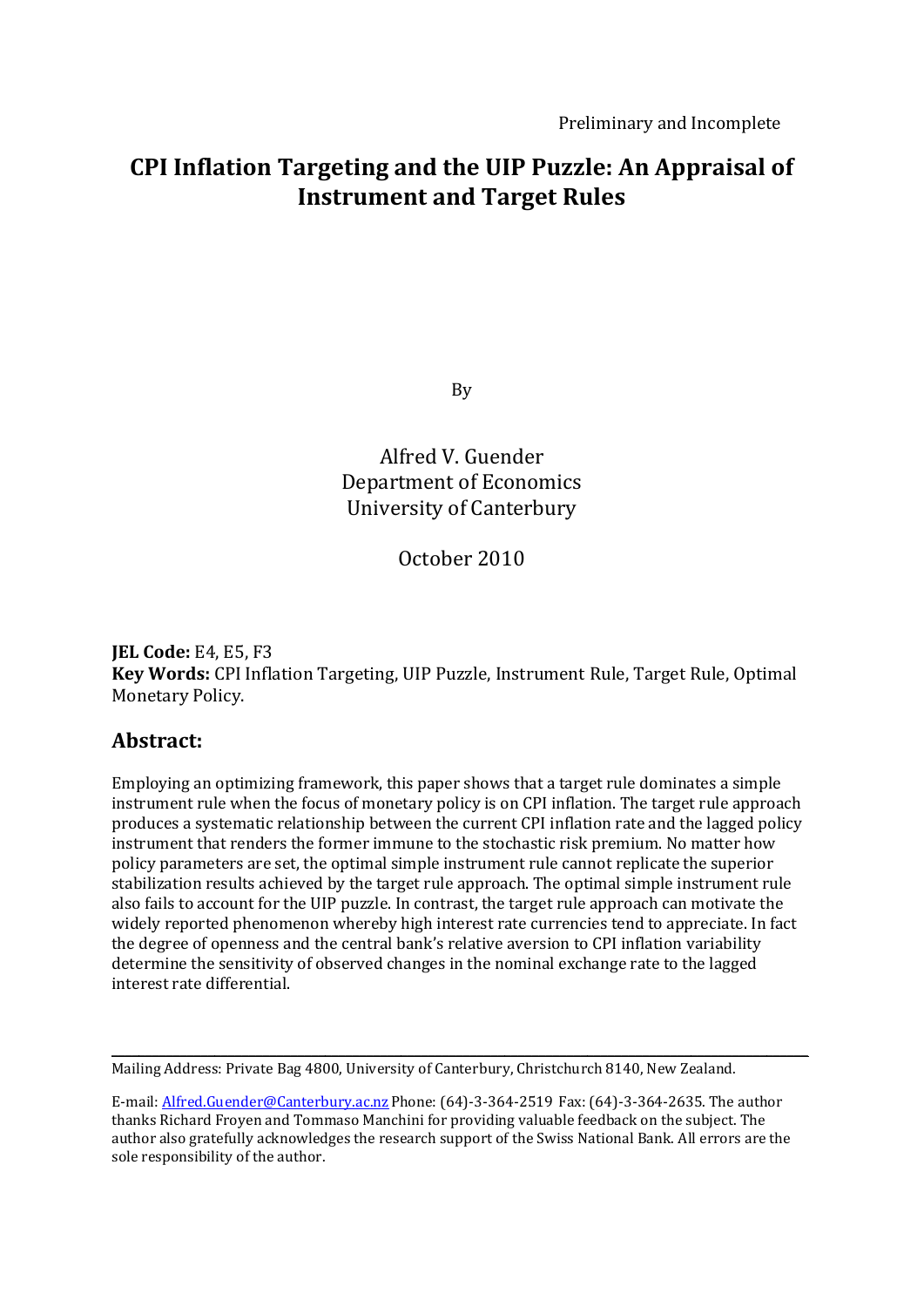There are two primary ways in which rule-based monetary policy can be specified in macroeconomic models. A central bank can follow a pre-specified rule which ties the setting of the policy instrument, typically a short-term interest rate, to the underlying target(s) of monetary policy. This mechanical rule compels the central bank to respond to the observed deviation of one or multiple target variables from its respective target value. The speed with which the central bank counters observed deviations from target depends on the central bank's willingness to tolerate target misses. To the extent that the central bank adjusts the policy instrument gradually over time it must also decide on the size of the smoothing parameter attached to the lagged value of the policy instrument in this mechanical rule. Any policy parameters that appear in such a standalone rule can be set with some discretion. In the literature a rule of this type is referred to as a simple *instrument rule*. A clear and obvious advantage of a simple instrument rule is that its specification does not depend on any particular model or knowledge of the central bank's objective function. A further advantage in the eyes of some is that the implementation of a simple instrument rule is not predicated on optimizing behavior by the central bank.

The alternative approach to implementing monetary policy could not be more different. The target rule approach is firmly grounded in an optimizing framework. The successful implementation of a *target rule* rests on full knowledge of the central bank's objective function, i.e. the target variables proper, the associated target levels, and the weight attached to each target variable in the objective function. In addition, the target rule approach requires the specification of a model of the economy as one or more of its components represents the constraint the central bank faces in the execution of optimal monetary policy. The central bank minimizes the objective function subject to the constraint with respect to the target variables. The target rule is obtained by combining the optimizing conditions of the target variables. As such, the target rule is a clear, succinct, and arguably rigorous specification of optimal policy as it prescribes how the target variables are related to each other. An *implicit reaction* function can be backed out by substituting the components of the model into the target rule and solving for the policy instrument. By following this reaction function mechanically, the central bank implements policy optimally. The coefficients on the variables and shocks that appear in the implicit reaction function depend on the weights attached to the target variables in the central bank's loss function and the structural parameters of the model economy.

This paper adds to the ongoing discussion about the merits of instrument versus target rules in the implementation of monetary policy. Svensson (1999, 2002, 2003, 2005), Svensson and Woodford (2003, 2005) voice strong support for the target rule approach while McCallum (1999a,b) and McCallum and Nelson (2004, 2005) argue in favor of instrument rules. Comparing *optimal* instrument rules to target rules in both the aggregate demand-aggregate supply framework and the New Keynesian model, Froyen and Guender (2010) find that as long as the same information set underlies policymaking the two policy strategies produce the same optimal stabilization response. The target rule approach does, however, have one distinct advantage over the *optimal*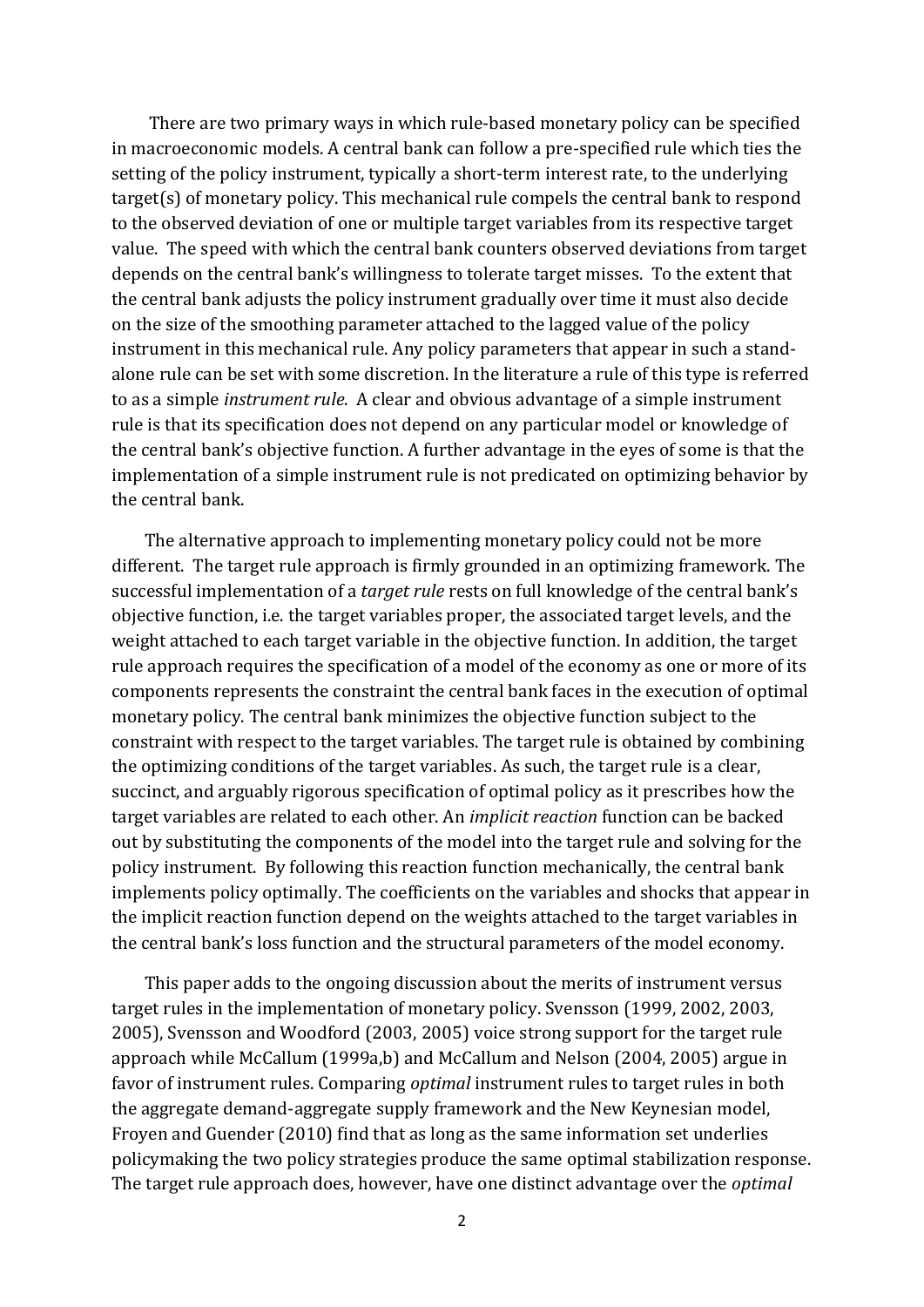instrument rule which responds directly to all shocks of the model.<sup>1</sup> If policy is conducted from a timeless perspective, the target rule approach can motivate the history-dependence and inertial character of monetary policy. While an optimal instrument rule can replicate the optimal stabilization response of policy from a timeless perspective, it cannot explain the inclusion of the lagged output gap in the instrument rule. A common thread running through all of these discussions is that they take place in a closed economy framework.

This paper shifts the focus of the debate from a closed to a small open economy framework to address two questions pertinent to the conduct of monetary policy. The first question tackles the issue of the specification of *optimal* monetary policy rules in a small open economy where the central bank is concerned about the stability of the CPI inflation rate. Are there any obvious advantages or disadvantages associated with conducting optimal monetary policy by way of a simple instrument rule as opposed to a target rule? The second question addresses the uncovered interest rate parity (UIP) puzzle. <sup>2</sup> Specifically, the paper asks whether the choice between a simple instrument and a target rule in a small open economy materially affects the linkage between the interest rate differential and changes in the nominal exchange rate. The focus of this part of the analysis rests squarely on whether there are obvious and acute differences between *optimal* simple instrument and target rules that have important implications for the behavior of nominal interest and exchange rates in open economies.

There has been a long-standing interest in the second issue, the role of monetary policy as a key driver of the linkage between changes in the nominal exchange rate and the interest rate differential. McCallum (1994) recognizes that interest rate smoothing by the central bank can successfully explain the widely reported empirical failure of the UIP hypothesis. In a simple rational expectations framework, the central bank, intent on countering pressure on the domestic currency to depreciate by raising the setting of the policy instrument, causes the emergence of an inverse relationship between observed changes in the nominal exchange rate and the lagged interest differential. <sup>3</sup> Employing an optimizing two-country framework standard in modern finance, Backus et al (2009)

 1 Because of the requirement that the policymaker be in a position to observe and respond to all shocks of the model, optimal instrument rules are dismissed as being impracticable. Strictly speaking, the target rule approach suffers from the same problem as it relies on an implied reaction function that responds to all shocks of the model.

 $2$  Absent any risk premium, the UIP hypothesis suggests that a positive interest rate differential (domestic interest rate – foreign interest rate) should be compensated in full by a depreciation of the domestic currency over the investment horizon. In practice, the presumed one-for-one relationship between the interest rate differential and the expected change in the nominal exchange rate is not apparent in the data. In fact, many studies report a negative association between movements in the interest rate differential and observed changes in the nominal exchange rate. The observed violation of the UIP condition has been labeled the "UIP Puzzle". The "Carry Trade" phenomenon whereby high interest rate currencies are seen appreciating is symptomatic of the failure of the UIP condition.

 $3$  To be precise, McCallum emphasizes the important distinction between UIP and tests of the unbiasedness hyhypothesis. What the literature generally regards as a failure of UIP is actually a failure of the unbiasedness hypothesis according to which the forward premium is not an accurate predictor of the change in the spot rate.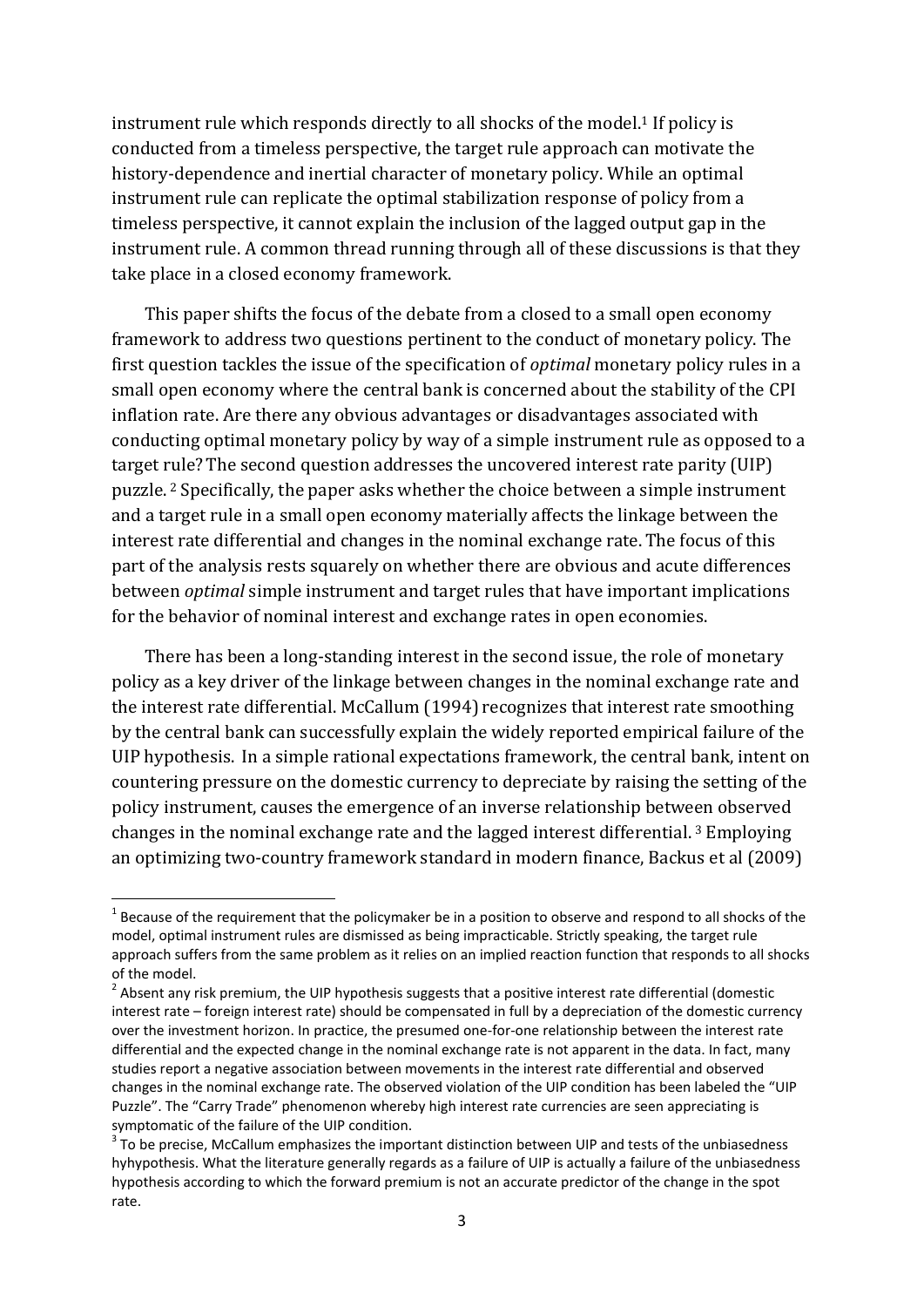assume log-normal distribution of domestic inflation and introduce stochastic volatility into a simple instrument rule to show that uncovered interest rate parity need not hold. In their analysis, the inverse link between the interest rate differential and changes in the nominal exchange rate comes about if the domestic central bank ignores exchange rate movements in setting the policy instrument but the foreign central bank raises its policy instrument in response to its currency appreciating! In other words, seeing its currency gaining strength, the foreign country tightens monetary policy. This seems paradoxical.

In both McCallum (1994) and Backus et al (2009) the central bank is viewed as following a simple instrument rule. The policy parameters are taken as given and assumed to satisfy basic criteria. Neither contribution concerns itself with the determination of optimal policy whereby the central bank minimizes an objective function to derive the values of the policy parameters. The current paper fills this gap. It embeds a simple instrument rule into a basic open-economy macro model and shows how an optimizing central bank determines the optimal policy parameters. This lays the groundwork for conducting a comparison of the performance of optimal policy based on a simple instrument rule with optimal policy based on a target rule. In a nutshell, this paper seeks to provide a fresh perspective on some of the issues involved in choosing between an instrument rule and a target rule in an expanded optimizing framework where the central bank is concerned about the variability of the policy instrument and the variability of CPI inflation. The central bank operates in an environment where the uncovered interest rate parity relationship is assumed to hold and inflation can be controlled by varying the policy instrument.

The paper shows that the target rule has three distinct advantages over the optimal simple instrument rule. First, the target rule is a well-specified form of optimal policy while the simple optimal instrument rule suffers from a mathematical complexity that renders it inoperable. Second, in contrast to the ad hoc simple instrument rule, the target rule approach provides a clear rationale for why the lag of policy instrument enters the model. Third, the target rule approach can explain the UIP puzzle while the optimal simple instrument rule cannot.

The paper is structured as follows. Section II introduces the model. Section III compares and contrasts optimal policy based on an instrument versus a target rule. This section also looks at the implications for the test of the UIP hypothesis of basing the conduct of optimal policy on an instrument as opposed to a target rule. Section IV concludes.

## **II. The Model**

This section lays out the model that serves as the frame of reference for examining the merits of simple instrument and target rules in a small open economy. The model consists of five equations. Variables marked by an asterisk denote the foreign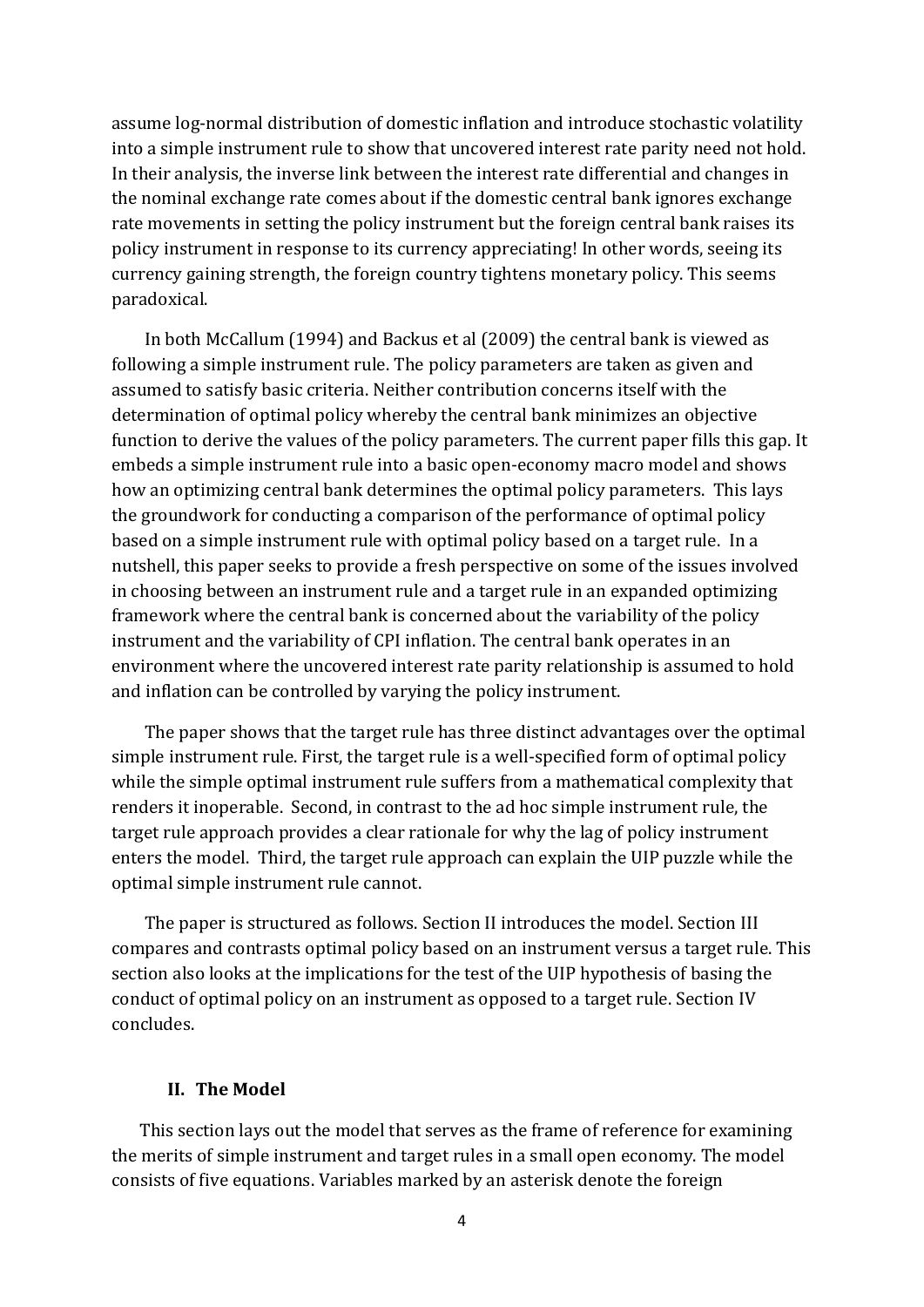counterpart of the domestic variable. Foreign variables are treated as exogenous random variables. The first equation is the definition of the policy instrument *(xt*).The policy instrument is defined as the difference between the domestic interest rate *(i<sup>t</sup> )* and the foreign interest rate  $(i<sub>t</sub><sup>*</sup>)$ . Adopting this convention simplifies the analysis and allows us to compare our results directly with those reported by McCallum (1994). The second equation is the UIP condition in nominal terms. It allows for the existence of a risk premium  $(\rho_t)$ . The two remaining equations describe the behavior of inflation. Equation (3) is a condensed equation of the rate of domestic inflation. It is obtained by combining three different elements: an open economy IS equation, UIP in real terms, and a Phillips Curve. <sup>4</sup> The rate of domestic inflation is inversely related to the policy instrument but reacts positively to the difference between expected domestic inflation and expected inflation abroad in period *t+1.* The composite stochastic disturbance captures the effect of demand-side and cost-push shocks on domestic inflation. Equation (4) is the definition of CPI inflation.

$$
x_t = i_t - i_t^* \tag{1}
$$

$$
x_t = Es_{t+1} - s_t + \rho_t \tag{2}
$$

$$
\pi_t = -\alpha x_t + \alpha (E_t \pi_{t+1} - E_t \pi_{t+1}^*) + u_t \tag{3}
$$

$$
u_t = \kappa (v_t - a_1(i_t^* - E_t \pi_{t+1}^*) + (a_2 - a_1 \gamma) \rho_t) + w_t
$$
  
\n
$$
\alpha = \kappa ((1 - \gamma)a_1 + a_2)
$$
  
\n
$$
\pi_t^{CPI} = (1 - \gamma)\pi_t + \gamma (\Delta s_t + \pi_t^*)
$$
\n(4)

#### **III. Instrument vs. Target Rules**

**.** 

1. A Simple Instrument Rule to Target the CPI Inflation Rate

McCallum (1994) investigates the nexus between the instrument rule that the central bank follows to implement monetary policy and the behavior of the nominal exchange rate. He proposes the following instrument rule:

 ${}^{4}$ Equation (3) is based on a simple Phillips Curve, i.e. one without forward-looking inflationary expectations. Likewise, the expected output gap next period has been dropped from the IS relation. This simplification is not crucial to the results reported. Forward-looking expectations of the rate of domestic inflation do appear in equation (3), however, because in the IS relation the output gap depends inversely on the expected real rate of interest. The additive disturbance is a composite term consisting of random disturbances and exogenous variables that appear in the IS relation, the UIP relation, and the Phillips curve. For further details on the specification of the Phillips curve, IS relation and the UIP condition, the reader is referred to part D of the appendix.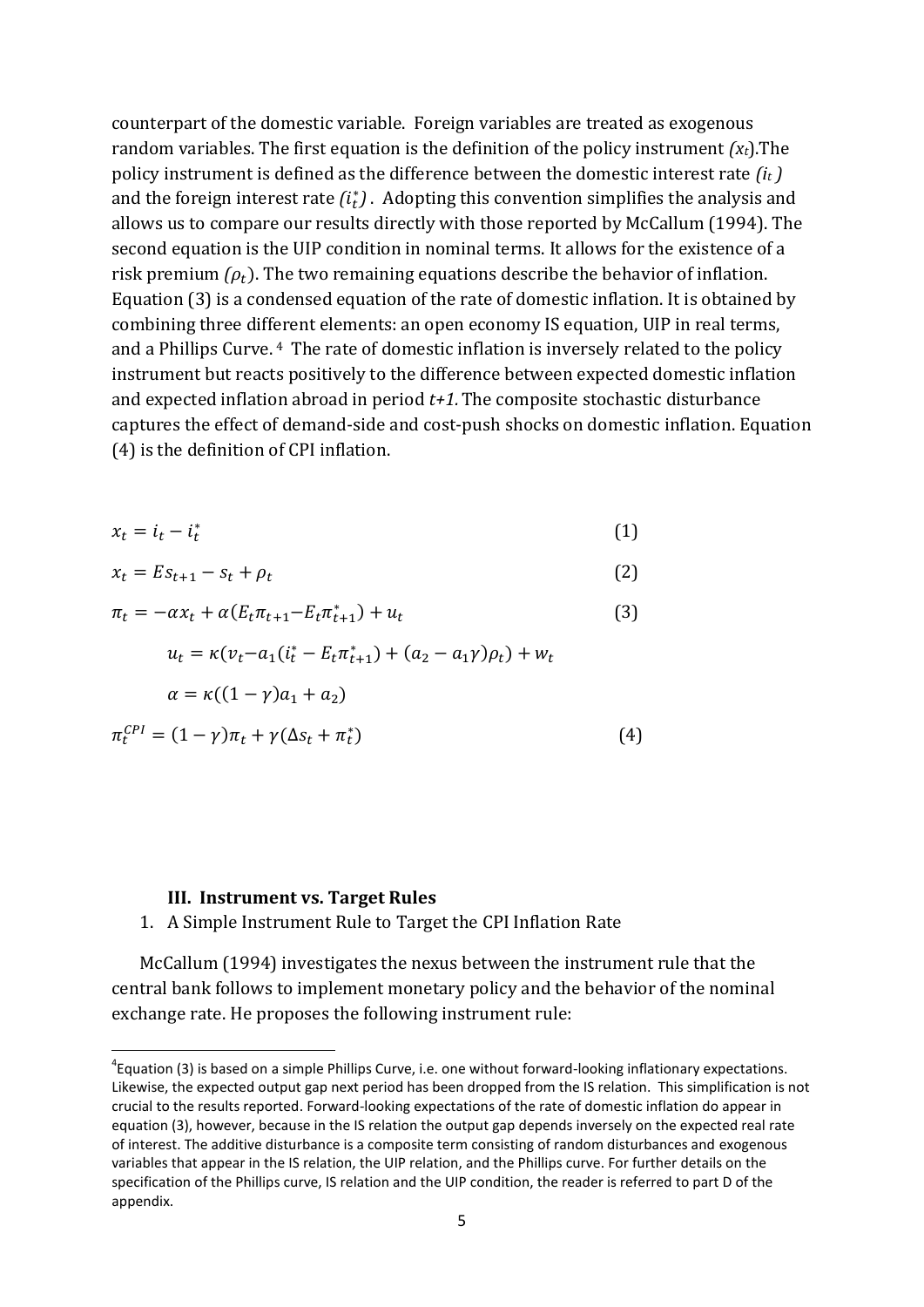$$
x_t = \lambda_1 \Delta s_t + \lambda_2 x_{t-1} \tag{5}
$$

His simple instrument rule has two key features. The central bank adjusts the setting of the instrument if the change in the nominal exchange rate deviates from its fixed target value (which for simplicity is assumed to be zero). The central bank also adjusts the policy setting gradually over time. Thus, the current setting of the policy instrument depends on the setting in the previous period. Both  $\lambda_1$  and  $\lambda_2$  are policy parameters that the central bank controls. McCallum combines the instrument rule (eq.(5)) with the UIP condition (eq. (2) )to show that interest rate smoothing by a central bank, i.e.  $\lambda_2 \neq 0$ , leads to a negative coefficient on the lagged interest rate differential in the reduced form equation for the change in the nominal exchange rate. To be precise, the coefficient on the lagged interest rate differential in said equation equals (minus) the ratio of the policy parameters, i.e.  $-\frac{\lambda}{\lambda}$  $\frac{\lambda_2}{\lambda_1}$ . One would expect both policy parameters to be positive as central banks typically smooth interest rates and "lean against the wind", i.e. attempt to stem a depreciating domestic currency by raising the short-term interest rate.

McCallum's theoretical example provides a plausible explanation for why empirical tests of the UIP hypothesis typically reject its validity. The standard test of the joint hypothesis of UIP and rational expectations consists of a regression of the change in the nominal exchange rate on the lagged interest rate differential. Employing this test regression, scores of empirical papers report either statistically insignificant or statistically significant *negative* coefficients on the interest rate differential for a large number of countries over different sample periods.<sup>5</sup>

But is the exchange rate really the focus of monetary policy in the small open economies of the developed world? McCallum's specification of the policy target in the instrument rule is arguably at odds with conventional practice. In most industrialized countries, central banks have a target for the CPI inflation rate. They are less worried about changes in the nominal exchange rate. Indeed, the nominal exchange rate needs to be flexible as it acts as a shock absorber under CPI inflation targeting. If the central bank engages in interest smoothing and is intent on keeping the CPI inflation rate in check, then the instrument rule takes the following form:

$$
x_t = \lambda_1 (\pi_t^{CPI} - \pi^{CPI^T}) + \lambda_2 x_{t-1}
$$
 (6)

Here  $\pi^{CPI}$  represents the fixed target for the CPI inflation rate. In the remainder of the paper we assume this fixed target value to be zero. Positive values for the two policy parameters seem plausible.

<sup>&</sup>lt;sup>5</sup> See, for instance, Fama (1984), Froot and Thaler (1990), Lewis (1995), Engel (1996), Chinn and Meredith (2004), Burnside et al (2008).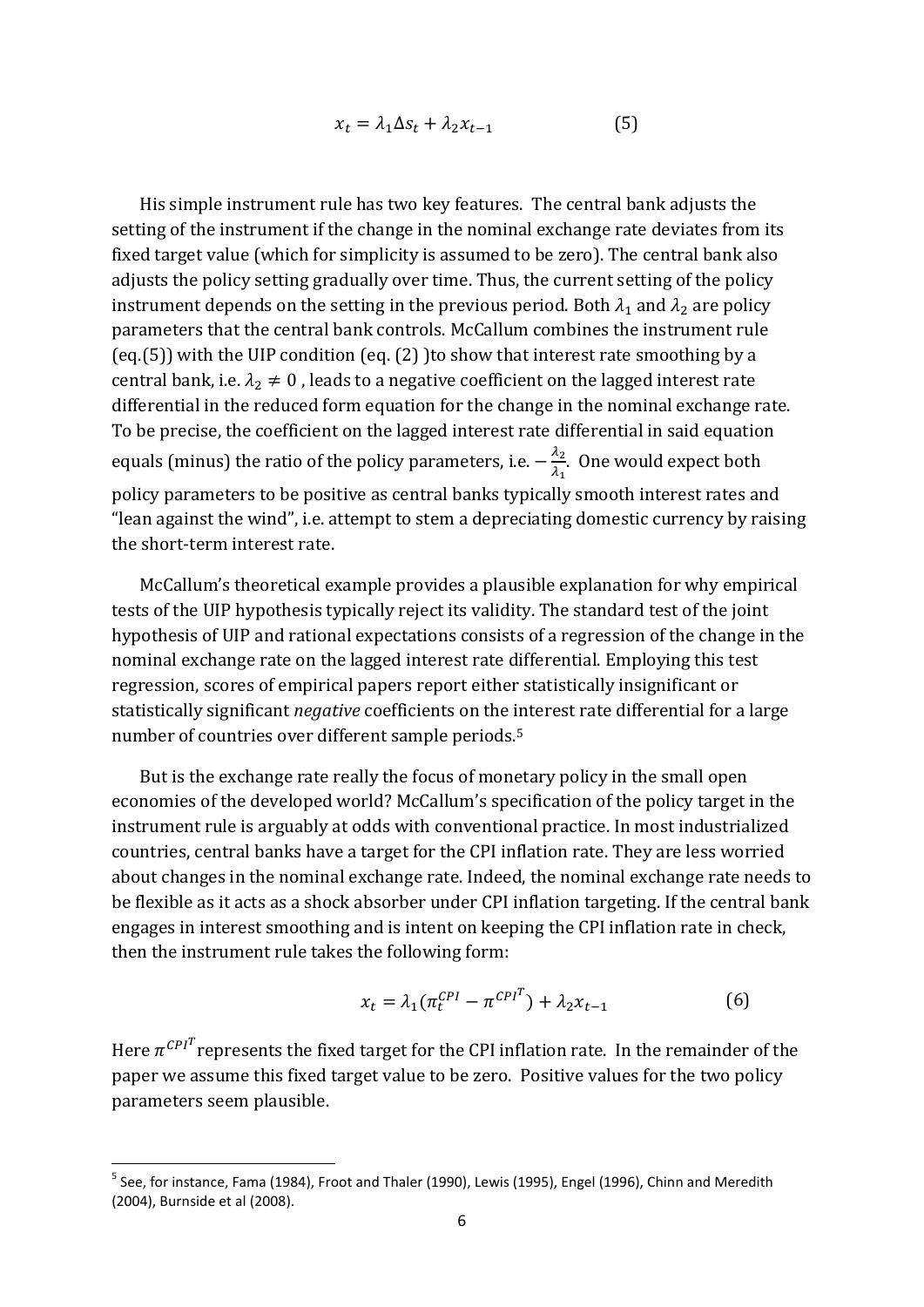This instrument rule can be combined with equations (2) –(4) of the model to produce the reduced form solutions for the policy instrument and the endogenous variables of the model:<sup>6</sup>

$$
x_t = \frac{\lambda_1 \gamma}{\lambda_1 \gamma + \lambda_2} \rho_t \tag{7}
$$

$$
\pi_t = \left(-\frac{a\lambda_1\gamma}{\lambda_1\gamma + \lambda_2} + \kappa(a_2 - a_1\gamma)\right)\rho_t + \kappa(v_t - a_1i_t^*) + w_t
$$
\n(8)

$$
\pi_t^{CPI} = \frac{\gamma}{\lambda_1 \gamma + \lambda_2} \rho_t - \frac{\lambda_2}{\lambda_1} \chi_{t-1} \tag{9}
$$

$$
\Delta s_t = \left(\frac{1 + \lambda_1(1 - \gamma)\alpha}{\lambda_1 \gamma + \lambda_2} - \frac{(1 - \gamma)}{\gamma} \kappa (a_2 - a_1 \gamma)\right) \rho_t - \frac{\lambda_2}{\lambda_1 \gamma} x_{t-1} - \frac{(1 - \gamma)}{\gamma} \left(\kappa (v_t - a_1 i_t^*) + w_t\right) - \pi_t^* \tag{10}
$$

Several observations about the above solutions are noteworthy. First, according to equation (7), the policy instrument responds only to the risk premium and does not depend on its own lag even though the central bank engages in interest smoothing. At first sight this may strike the reader as a surprising result. However, it can be explained by scrutinizing the behavior of the CPI inflation rate under the instrument rule. Substitute equation (9) into the instrument rule (eq. (6)) and notice that the lags of the policy instrument cancel so that the current instrument setting responds only to the risk premium.

Second, notice that the rate of CPI inflation responds only to the risk premium apart from the lagged interest rate differential. With the rate of CPI inflation being immune to the other shocks of the model, it is left to the two components of the CPI inflation rate – the rate of domestic inflation and particularly the nominal exchange rate to act as shock absorbers. Inspection of equations (8) and (10) reveals that the rate of domestic inflation and the exchange rate react to the cost-push shock  $(w_t)$ , the IS shock  $(v_t)$ , and the foreign interest rate  $(i<sub>t</sub><sup>*</sup>)$  so that the CPI inflation rate is not affected. Again, this can be easily verified by substituting equations (8) and (10) into the definition of the CPI

 $<sup>6</sup>$  For simplicity, we assume that all shocks are white noise with a constant variance. The first step of the</sup> solutions procedure involves setting up putative solutions for those variables whose forward-looking expectations appear in the model. They are: the change in the nominal exchange rate and the domestic rate of inflation. The lagged policy instrument appears in both putative solutions. Following the procedure suggested by McCallum (1994), we solve equation (2) for the policy instrument after substituting for the expected change in the exchange rate. This equation is then substituted into the instrument rule (eq. (6)) where the CPI inflation rate has been replaced with equation (4). The resulting expression is finally combined with equation (3) to yield the solution for  $\Delta s_t$ . Given the solution for  $\Delta s_t$ , we can proceed to solve for the remaining endogenous variables and the policy instrument. The appendix provides further details on the solution procedure.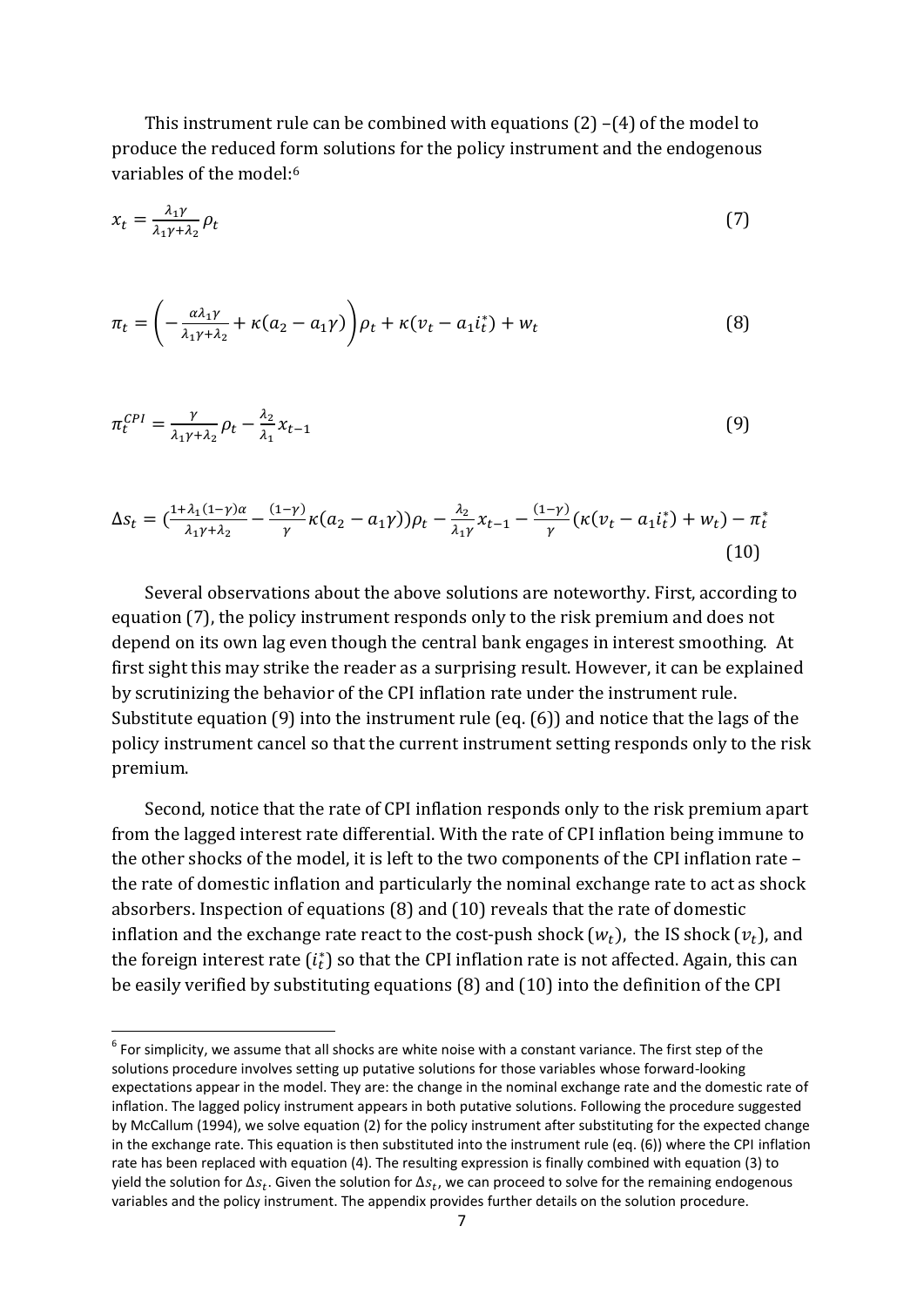inflation rate, equation (4). It is worth noting that the (change in the) exchange rate responds to all shocks of the model and is therefore expected to be rather volatile under CPI inflation targeting.

Third, consider the coefficient on the lagged interest rate differential in equation (10), the reduced form equation for the change in the nominal exchange rate. If monetary policy focuses on a CPI inflation target, then this coefficient depends not only on the two policy parameters in the instrument rule,  $\lambda_1$  and  $\lambda_2$ , as in McCallum's setup, but also on the weight  $(y)$  of the foreign consumption good in the CPI. This weight is often interpreted as measuring the degree of openness of the economy. The degree of openness matters now as the focus of monetary policy in the instrument rule is not on the change in the nominal exchange rate but on the CPI inflation rate. And the degree of openness determines the extent to which the CPI inflation rate changes in response to a change in the nominal exchange rate.

Fourth, consider the solutions for the policy instrument and the CPI inflation rate, the two variables that appear in the instrument rule. The coefficient on the risk premium in both solutions depends only on the two policy parameters  $\lambda_1$  and  $\lambda_2$  and the degree of openness  $\gamma$  but not on  $\alpha$ . The parameter  $\alpha = \kappa((1 - \gamma)a_1 + a_2)$  is a summary measure of the potency of the interest and exchange rate channels on aggregate demand and its flow-on effect on domestic inflation. Thus, the behavior of the CPI inflation rate and the policy instrument is completely insensitive to key features of the monetary policy transmission mechanism through which changes in policy affect the ultimate targets of monetary policy.

#### 2. Monetary Policy Based on a Optimal Simple Instrument Rule

In the previous section, we specified a simple instrument rule without giving a detailed account of how the central bank determines the values of the policy parameters  $\lambda_1$  and  $\lambda_2$ . In this section we examine how an optimizing central bank chooses the values of both policy parameters. An analysis of optimizing behavior on the part of the central bank necessitates the specification of the central bank's objective function. It is customary to assume that central banks wish to minimize fluctuations in CPI inflation and the output gap. In addition, they wish to avoid huge swings in the setting of the policy instrument for fear of unsettling financial markets. We simplify matters by specifying an objective function for a central bank which is concerned only about the variability of the CPI inflation rate and the policy instrument, respectively. The policy problem for the central bank then becomes:<sup>7</sup>

$$
Min_{\lambda_1, \lambda_2} E(L_t) = V(x_t) + \mu V(\pi_t^{CPI})
$$
\n(11)

 $^7$  The target for the policy instrument and the rate of CPI inflation, respectively, is usually constant.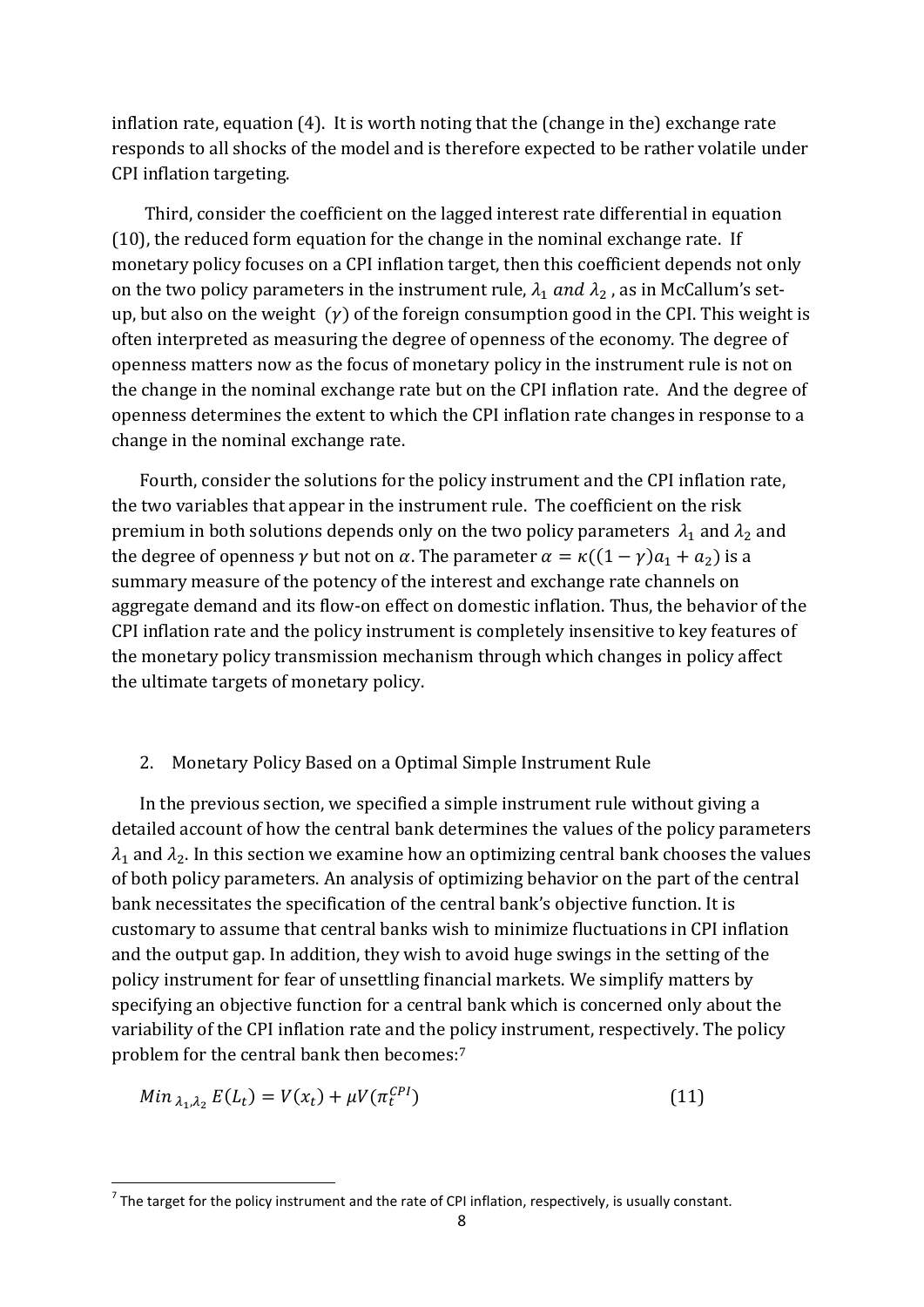The central bank chooses the two policy parameters  $\lambda_1$  and  $\lambda_2$  to minimize the variances of the policy instrument and the CPI inflation rate. The parameter  $\mu$  measures the central bank's aversion to CPI inflation variability relative to instrument variability.

The optimal values for the two policy parameters are:

$$
\lambda_1^* = -\frac{\sqrt{\mu}}{\sqrt{-1 - \mu\gamma^2}} \quad \lambda_2^* = \frac{\gamma\sqrt{\mu}}{\sqrt{-1 - \mu\gamma^2}}
$$

and (12)  $\lambda_1^* = \frac{\sqrt{2}}{\sqrt{2\pi}}$  $\sqrt{}$  $\lambda_2^* = -\frac{\gamma}{\sqrt{2\pi}}$  $\sqrt{}$ 

These solutions are problematic. The existence of two pairs of solutions for the optimal policy parameters is far less disconcerting than the fact that all four roots are complex numbers. With  $\mu \geq 0$  and  $0 \leq \gamma \leq 1$ , the term in the square root in the denominator of all four solutions is negative. From a practical point of view, optimal instrument rules such as equation (6) are clearly inoperative. From a theoretical perspective, the optimal instrument rule is inconsistent with a well-defined rational expectations equilibrium as the characteristic equation of the relevant coefficient matrix does not produce two roots outside the unit circle.<sup>8</sup>

Irrespective of the solution pair chosen, the linear combination of  $\lambda_1^* \gamma + \lambda_2^*$  adds up to zero. This linear combination appears in the denominator of the coefficient on the risk premium in the solutions of both inflation rates, the change in the nominal exchange rate, and the policy instrument. The variances of the policy instrument and the CPI inflation rate – both of which appear in the objective function - would literally explode! As would the variances of the other two variables, the domestic rate of inflation and the exchange rate. A third characteristic of the solutions is that the ratio of the two optimal policy parameters equals  $\frac{\lambda_2^*}{\lambda_1^*}$  $\frac{\lambda_2}{\lambda_1^*} = -\gamma$ . Substituting this result into the coefficient on the lagged interest rate differential in equation (10) reduces the coefficient to 1. But this suggests that the optimal instrument rule, which assumes interest rate smoothing, cannot explain the systematic failure of standard tests of UIP which rely on regressing the first difference of the nominal exchange rate on the lagged interest rate.

Taken altogether, the following conclusion emerges. If the model economy and the policymaker's objective function, described in Section 1, capture the essence of their

 $^8$  This conclusion follows from applying the procedure outlined by Woodford (2003) in the addendum to chapter 4. Part E of the appendix of the current paper provides further details.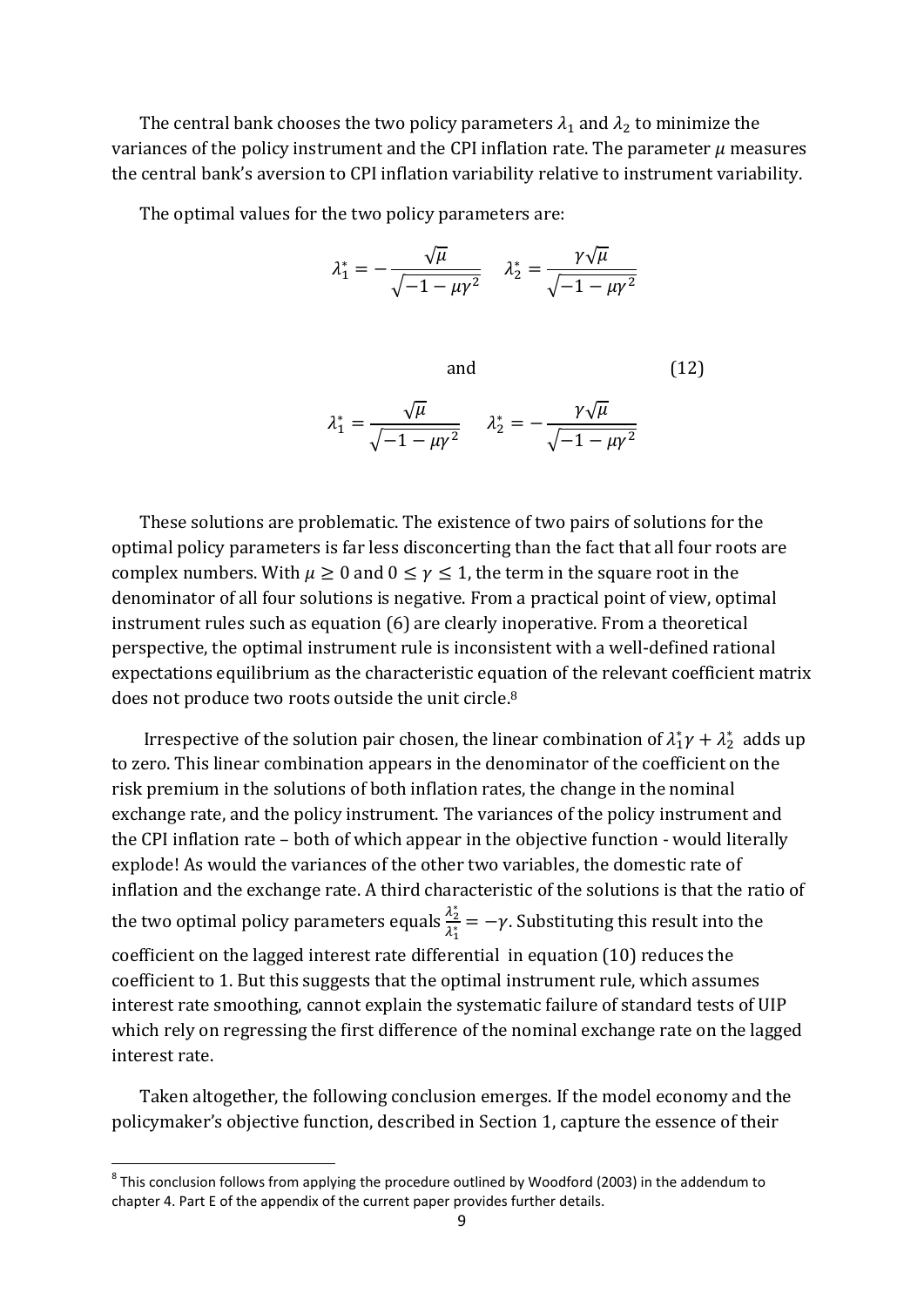real world counterparts, it is not advisable to base the conduct of monetary policy on an instrument rule that seeks to respond optimally to deviations of the CPI inflation rate from target and chooses the optimal degree of persistence. Implementing monetary policy in this fashion leads to unstable behavior of the policy instrument, the CPI inflation rate, the domestic inflation rate, and the nominal exchange rate.

3. Optimal Policy Based on a Target Rule

The cornerstone of the target rule approach to formulate monetary policy is the policymaker's objective function. The objective function of the central bank was introduced in the previous section and consists of the variance of the policy instrument and the variance of CPI inflation:

$$
V(x_t) + \mu V(\pi_t^{CPI})
$$
\n(13)

Associated with the quadratic objective function is a linear target rule. This rule embodies a systematic relationship between the variables that appear in the objective function. The specific form that the target rule takes depends in part on the way monetary policy is implemented. For the case at hand, policy is implemented from a timeless perspective. A key feature of this type of optimal policy under commitment is that monetary policy becomes inertial. In the present context, inertia enters policymaking through the inclusion of the lagged policy instrument in the target rule:<sup>9</sup>

$$
\theta_1 x_t + \theta_2 x_{t-1} + \pi_t^{CPI} = 0 \tag{14}
$$

 $\theta_1$  and  $\theta_2$  are relative weights that the central bank treats as policy parameters. They represent the importance that the central bank attaches in the target rule to the policy instrument in the current and previous period, respectively, compared to the rate of CPI inflation. The target rule looks deceptively similar to the instrument rule of the previous section. As shown below, however, there is a fundamental difference between the two policy rules.

The policymaker's objective is to minimize the expected loss function by choosing the optimal values of  $\theta_1$  and  $\theta_2$ :

$$
\min_{\theta_1, \theta_2} E[L_t] = V(x_t) + \mu V(\pi_t^{CPI})
$$
\n(15)

To solve the model for the rate of CPI inflation and the policy instrument, substitute first the definition of the CPI inflation rate, equation (4), into the target rule. Next, eliminate the current-period rate of domestic inflation by substituting equation (3) into the target rule. Finally, solve for the change in the nominal exchange rate. Once we have the solution for the change in the nominal exchange rate, we can solve for the remaining endogenous variables of the model. The solutions appear in equations (16) – (19).

 $9$  The appendix shows how the target rule is determined from an intertemporal perspective.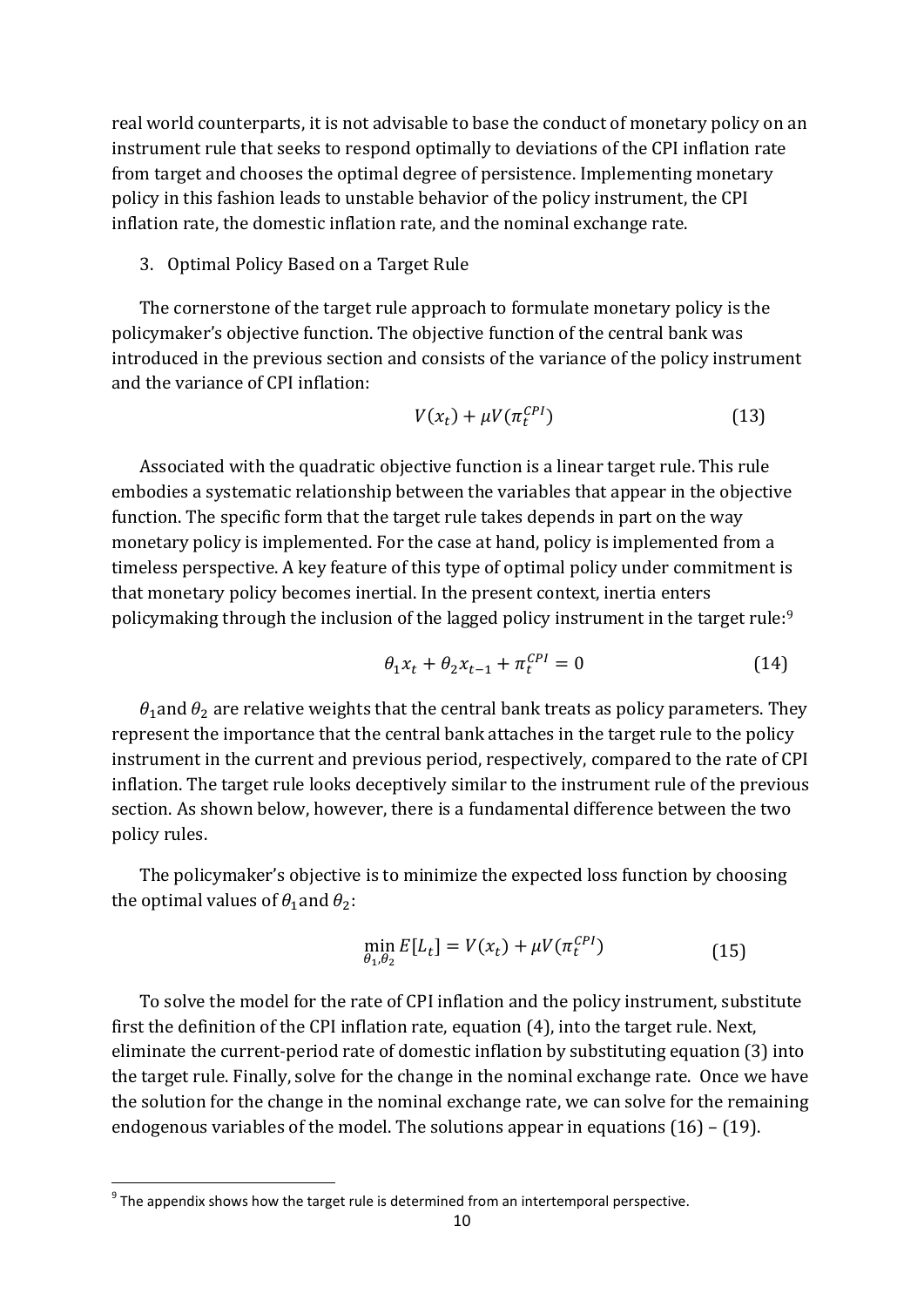$$
x_t = \frac{\gamma}{\gamma + \theta_2} \rho_t \tag{16}
$$

$$
\pi_t = -\left(\frac{\kappa\left(((1-\gamma)a_1 + a_2)\gamma - (a_2 - a_1\gamma)(\gamma + \theta_2)\right)}{\gamma + \theta_2}\right)\rho_t + \kappa(v_t - a_1i_t^*) + w_t\tag{17}
$$

$$
\pi_t^{CPI} = -\theta_2 x_{t-1} - \frac{\theta_1}{\gamma + \theta_2} \rho_t \tag{18}
$$

$$
\Delta s_t = -\frac{\theta_2}{\gamma} x_{t-1} - \left[ \left( \frac{\theta_1 + (1-\gamma)(-\alpha)}{\gamma} \right) \frac{\gamma}{\gamma + \theta_2} - \frac{(1-\gamma)}{\gamma} \kappa (a_2 - a_1 \gamma) \right] \rho_t - \frac{(1-\gamma)}{\gamma} (\kappa (v_t - a_1 i_t^*) + w_t) - \pi_t^*
$$
\n(19)

Substituting the variances of the CPI inflation rate and the policy instrument into the objective function and minimizing with respect to the two policy parameters yields their respective optimal value:

$$
\theta_1^* = 0 \qquad \theta_2^* = \frac{1}{\mu \gamma} \tag{20}
$$

These optimal settings give rise to a few interesting observations. First, the target rule 14) and equation (18) reduce to

$$
\pi_t^{CPI} = -\frac{1}{\mu \gamma} x_{t-1} \tag{21}
$$

Under a target rule, there is no contemporaneous relationship between the CPI rate of inflation and the policy instrument; the rate of CPI inflation is pre-determined. The current rate of CPI inflation depends only on the setting of the policy instrument in the previous period and does not respond to the current risk premium. With the CPI inflation rate being immune to the shock of the UIP relation, it follows that the change in the nominal exchange rate and the rate of domestic inflation share the burden of adjusting to the risk premium optimally.<sup>10</sup> After substituting the optimal policy parameters into equations (17), (18), and (19), one finds that the response of the policy instrument, the rate of domestic inflation, and the change in the nominal exchange rate to the risk premium is well-defined. As such the target rule avoids introducing the serious complexity into policymaking that occurs under the instrument rule.

Second, just like under the simple instrument rule approach, the optimal responses of the rate of CPI inflation and the policy instrument depend on the degree of openness

 $\overline{\phantom{a}}$ 

 $10$  To see this. multiply the solution for the domestic inflation rate (eq.17) and the change in the nominal exchange rate (eq.19) by  $(1 - \gamma)$  and  $\gamma$ , respectively, and add the two components.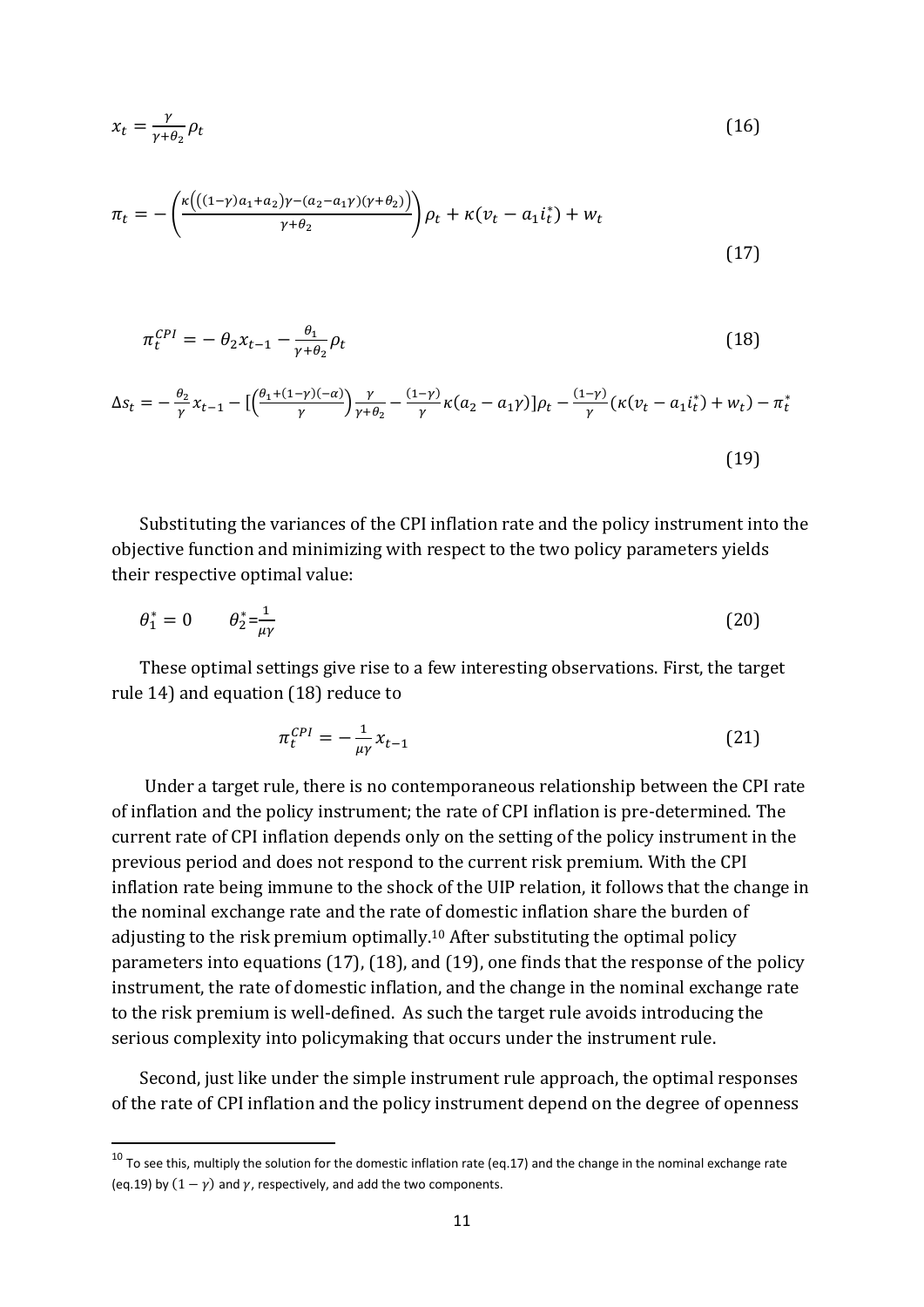and the preference parameter in the objective function but not on the parameter  $\alpha$ . Third, there is indeed an inverse relationship between changes in the nominal exchange rate and the lagged policy instrument under *optimal* policy that is based on a target rule. The coefficient on  $x_{t-1}$ in equation (19) equals  $-\frac{1}{t}$  $\frac{1}{\mu\gamma^2}$ . The sensitivity of changes in the nominal exchange rate to the lagged policy instrument depends on the central bank's relative aversion to CPI inflation variability and the degree of openness. The greater this aversion, the weaker the negative association between the lagged interest rate differential and the change in the nominal exchange rate. In countries where CPI inflation targeting is the norm, standard regression-based tests of the UIP hypothesis should find no evidence for its validity.

#### 4. A Comparison of the Two Approaches

The findings yielded by the target rule approach afford the opportunity to explore the connection between the optimal policy parameters of the instrument rule approach  $(\lambda_1, \lambda_2)$  and the two parameters that help define the target rule approach,  $\mu$  and  $\gamma$ . The information presented in Table 1 is key to understanding the fundamental difference between the instrument rule and the target rule approach in the simple open economy framework of this paper. Attention focuses on the optimal response of  $x_t$ ,  $\pi_t$ ,  $\Delta s_t$  and  $\pi_t^{CPI}$  to the lagged interest rate differential and the risk premium. For the remaining disturbances the instrument and target rule produce identical optimal responses.

Table 1A shows the response of the current policy instrument and domestic inflation, the two variables that do not depend on past information, to the risk premium under both policy rules. A simple comparison of the two coefficients on the risk premium in the solution for  $x_t$  reveals that choosing the <u>ratio  $\frac{\lambda_1}{\lambda_2}$ </u>= $\mu\gamma$  generates identical responses under both implementation schemes. Substituting the same ratio into the coefficient on  $\rho_t$  in the solution for  $\pi_t$  under the instrument rule approach also yields the same optimal response as under the target rule. The instrument rule approach can *hypothetically* deliver a well-defined and optimal response of the policy instrument and the domestic rate of inflation to the risk premium if the ratio of the optimal policy parameters equals the weight on squared CPI inflation rate deviations in the objective function multiplied by the degree of openness. The obvious problem with the instrument rule is, however, that its implementation rests on choosing the optimal settings for  $\lambda_1$  and  $\lambda_2$  separately. Determining the optimal weights in this fashion results in a different ratio of the two optimal policy parameters as shown in sub-section 2:  $\lambda_1^*$  $\overline{\lambda_2^*}$  $\mathbf{1}$  $\frac{1}{\gamma}$ .

This is not the only drawback associated with the instrument rule. A further complication that besets the instrument rule approach is that it cannot deliver the optimal response of the CPI inflation rate and the change in the exchange rate to the risk premium generated by the target rule. The problem with the instrument rule arises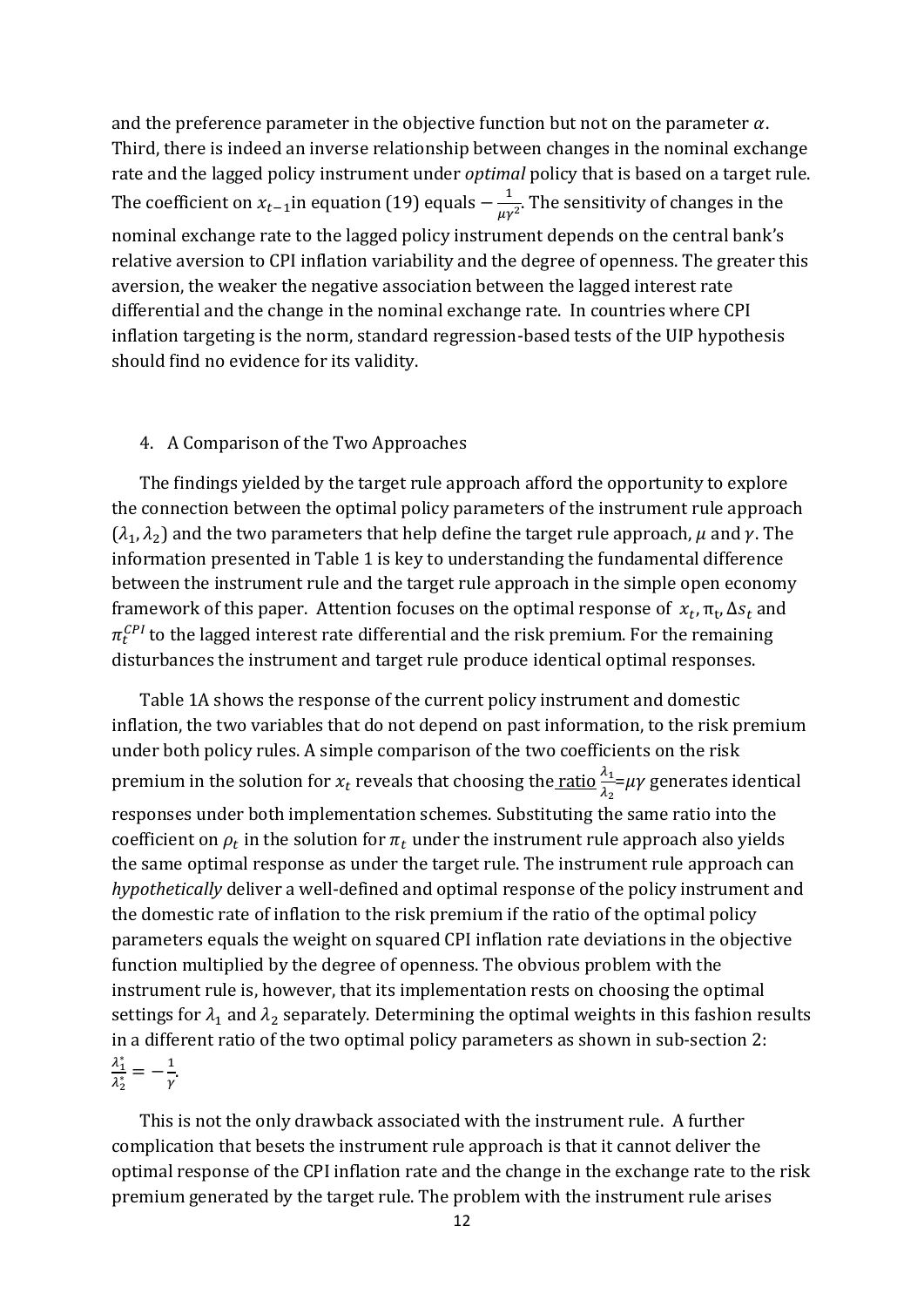because the central bank is not free to choose the optimal policy parameters independently of each other. For argument's sake, suppose that the central bank implements policy by the instrument rule and chooses  $\frac{\lambda_1}{\lambda_2} = \mu \gamma$ .

Consider the entries in Table 1B which describes the behavior of the CPI inflation rate and the change in the exchange rate. Picking this particular ratio for the policy parameters in the instrument rule evokes the same response to  $x_{t-1}$  in both  $\pi_t^{CPI}$  and  $\Delta s_t$  as under the target rule. Thus the instrument rule can match the optimal response to the lagged policy instrument produced by the target rule.

Consider next the response of the CPI inflation rate to the risk premium under the target rule and the instrument rule, respectively. Both coefficients appear in the top-half of Table 1B. The CPI inflation rate is immune to the risk premium under the target rule approach but not under the instrument rule approach. For the latter, the numerator and denominator of the coefficient on the risk premium have been divided by  $\lambda_2$ . Observe that the numerator of the coefficient can approach zero only if  $\lambda_2$  tends towards infinity. But letting  $\lambda_2$  take on this extreme value forces  $\mu$  towards zero for a fixed value of  $\lambda_1$ if λ  $\frac{\lambda_1}{\lambda_2} = \mu \gamma$  is to be maintained. Alternatively, letting  $\lambda_2$  take on extreme values would require  $\lambda_1$  to do so, too, which makes the instrument rule inoperable. A similar argument applies to the response of the exchange rate change to the risk premium. The bottom row of Table 1B shows that the instrument rule coefficient differs from the target rule coefficient by  $\frac{1}{\lambda_2}$ . To make the two response coefficients equal requires  $\lambda_2 \to \infty$ . But this would require  $\lambda_1 \to \infty$  which in turn leaves the ratio of the two policy parameters undefined. However one looks at the issue, the fact remains that the *hypothetical* instrument rule cannot deliver the optimal response of the CPI inflation and the change in the exchange rate to the risk premium while the target rule approach can.

At a more general level, there is an information asymmetry that results in different outcomes under the two approaches. The superior performance of the target rule derives from its ability to respond optimally to *all* shocks of the model. Underlying the target rule approach is an implied reaction function that delivers this optimal response. The implied reaction function can be obtained by substituting into the target rule, first, the definition of the CPI inflation rate and, second, the equation describing the behavior of domestic inflation. Solving this equation for the policy instrument *x<sup>t</sup>* shows that the policymaker at time *t* observes the composite shock  $(u_t)$ .

$$
x_t = \frac{1}{(1 - \gamma)\alpha} \left( \theta_2 x_{t-1} + (1 - \gamma) (\alpha (E_t \pi_{t+1} - E_t \pi_{t+1}^*) + u_t) + \gamma (\Delta s_t + \pi_t^*) \right)
$$
\n(22)

While the composite shock, which includes  $\rho_t$ , is in the policymaker's information set at time *t* under a target rule it is not under an instrument rule. When implementing the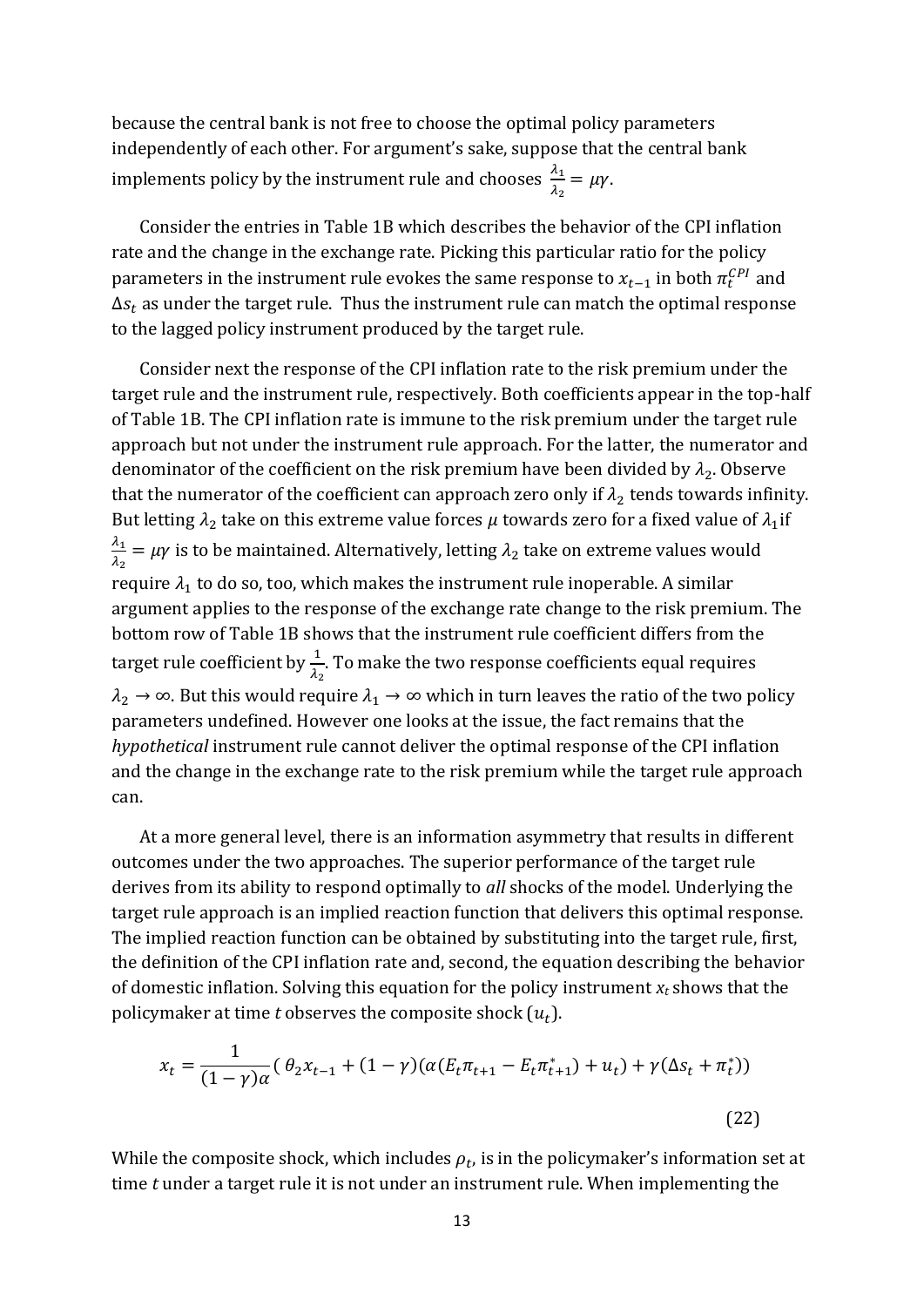latter*,* the policymaker responds only to a deviation of the target variable from its fixed target but not directly to the shock that causes the deviation.<sup>11</sup>

# **IV. Conclusion**

1

Recent discussions of the merits of instrument and target rules in the conduct of monetary policy focus on the closed economy New Keynesian framework. The current paper shifts the debate to an open economy framework. Employing a basic optimizing framework, this paper shows that a target rule dominates a simple instrument rule when the CPI inflation rate is the focus of monetary policy in a small open economy.

The target rule approach produces a systematic relationship between the current rate of CPI inflation and the lagged policy instrument. The product of the relative weight on inflation variability in its objective function and the degree of openness of the economy is the weight the central bank places on the CPI inflation rate in the target rule. The dominance of the target rule approach derives from its ability to shield CPI inflation from a risk premium shock. This shock affects only the two endogenous components of the CPI inflation rate, domestic inflation and the change in the nominal exchange rate.

Specifying monetary policy in terms of a simple instrument rule suffers from the drawback that it is impossible for the central bank to choose the two optimal policy parameters independently of each other. No matter how policy parameters are set, the optimal simple instrument rule cannot replicate the superior stabilization results achieved by the target rule approach.

The optimal simple instrument rule also fails to account for the UIP puzzle in the simple optimizing framework of this paper. In contrast, the target rule approach can explain the widely reported phenomenon whereby high interest rate currencies tend to appreciate. In fact the degree of openness of the economy and the central bank's relative aversion to CPI inflation variability – the same parameters that appear in the target rule - determine the sensitivity of observed changes in the nominal exchange rate to the lagged interest rate differential.

 $11$  We make this point to highlight the information asymmetry between the two policy rules. As shown in the paper, ultimately the policy instrument does not respond to the composite shock as its direct effect is cancelled by the indirect effect which works through the change in the nominal exchange rate. This property is due to the simplicity of our model framework. See Froyen and Guender (2007, 2010) for a more elaborate discussion of instrument versus target rules in the conduct of optimal monetary policy.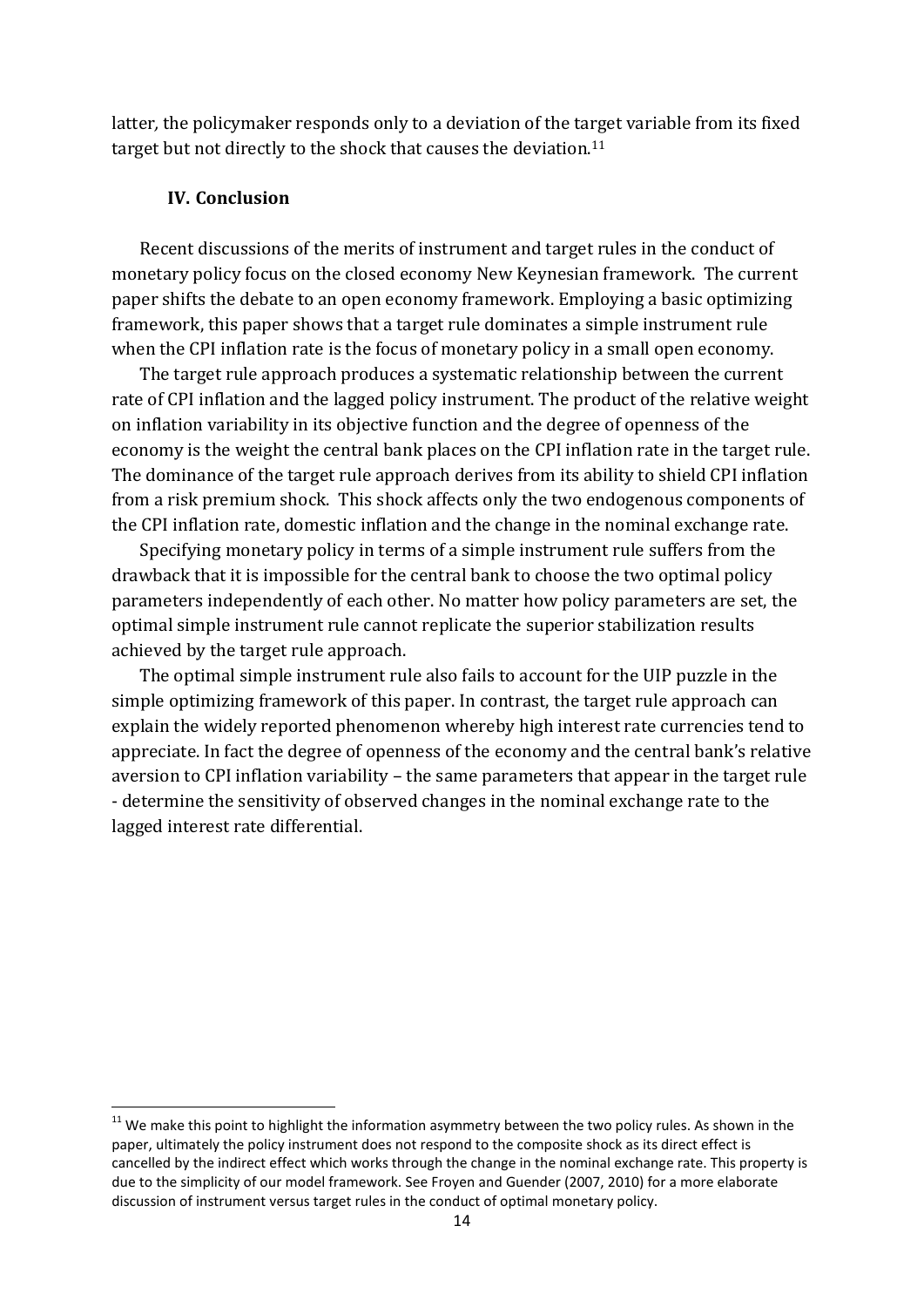References:

Backus, David K, Federico Gavazzoni, Chris Telmer, and Standley E. Zin, "Monetary Policy and the Uncovered Interest Rate Parity Puzzle." Unpublished paper (2009).

Burnside, Craig, Martin Eichenbaum, Isaac Kleshchelski, and Sergio Rebelo, "Do Peso Problems Explain the Returns to the Carry Trade?" Unpublished paper (2008).

Chinn, Menzie and Guy Meredith (2004), "Monetary Policy and Long Horizon Uncovered Interest Rate Parity," *IMF Staff Papers*, 51 (3), pp. 409-430.

Engel, Charles (1996), "The Forward Discount Anomaly and the Risk Premium: A Survey of Recent Evidence," *Journal of Empirical Finance,* 3, pp. 123-192.

Fama, Eugene (1984), "Forward and Spot Exchange Rates." *Journal of Monetary Economics*, *14*(3), pp. 319-38.

Froot, Kenneth and Richard Thaler (1990), "Anomalies: Foreign Exchange," *Journal of Economic Perspectives*, 4 (3), pp. 179-192.

Froyen, Richard T. and Alfred V. Guender, *Optimal Monetary Policy under Uncertainty,*  Edward Elgar, Cheltenham, UK, 2007*.*

Froyen, Richard T. and Alfred V. Guender, "Instrument and Target Rules as Specifications of Optimal Monetary Policy." Unpublished Paper (2010).

Lewis, Karen K (1995), "Puzzles in International Financial Markets," in G.M. Grossman and K. Rogoff (eds.), *Handbook of International Economics*, vol. III, Amsterdam: North-Holland, pp. 1913-1971.

McCallum, Bennett T. (1994), "A Reconsideration of the Uncovered Interest Parity Relationship," *Journal of Monetary Economics*, 33, pp. 105-132.

McCallum, Bennett T. (1999a), "Recent Developments in Monetary Policy Analysis: The Roles of Theory and Evidence," NBER Working Paper 7088, April.

McCallum, Bennett T. (1999b), "Issues in the Design of Monetary Policy Rules," in John B. Taylor and Michael Woodford, eds., *Handbook of Monetary Economics Volume 1C*. Amsterdam: North Holland, pp.1483-1530.

McCallum, Bennett T. and Edward Nelson, (2004), "Timeless Perspective vs. Discretionary Monetary Policy in Forward-Looking Models," Federal Reserve Bank of St. Louis Review, 86, 2 (March/April), pp. 43-56.

McCallum, Bennett T. and Edward Nelson, (2005), "Targeting versus Instrument Rules for Monetary Policy," *Federal Reserve Bank of St. Louis Review*, 87 (September/October), pp. 597-611.

Svensson, Lars E. O. (1999), "Inflation Targeting as a Monetary Policy Rule," *Journal of Monetary Economics*, 43, pp. 607-54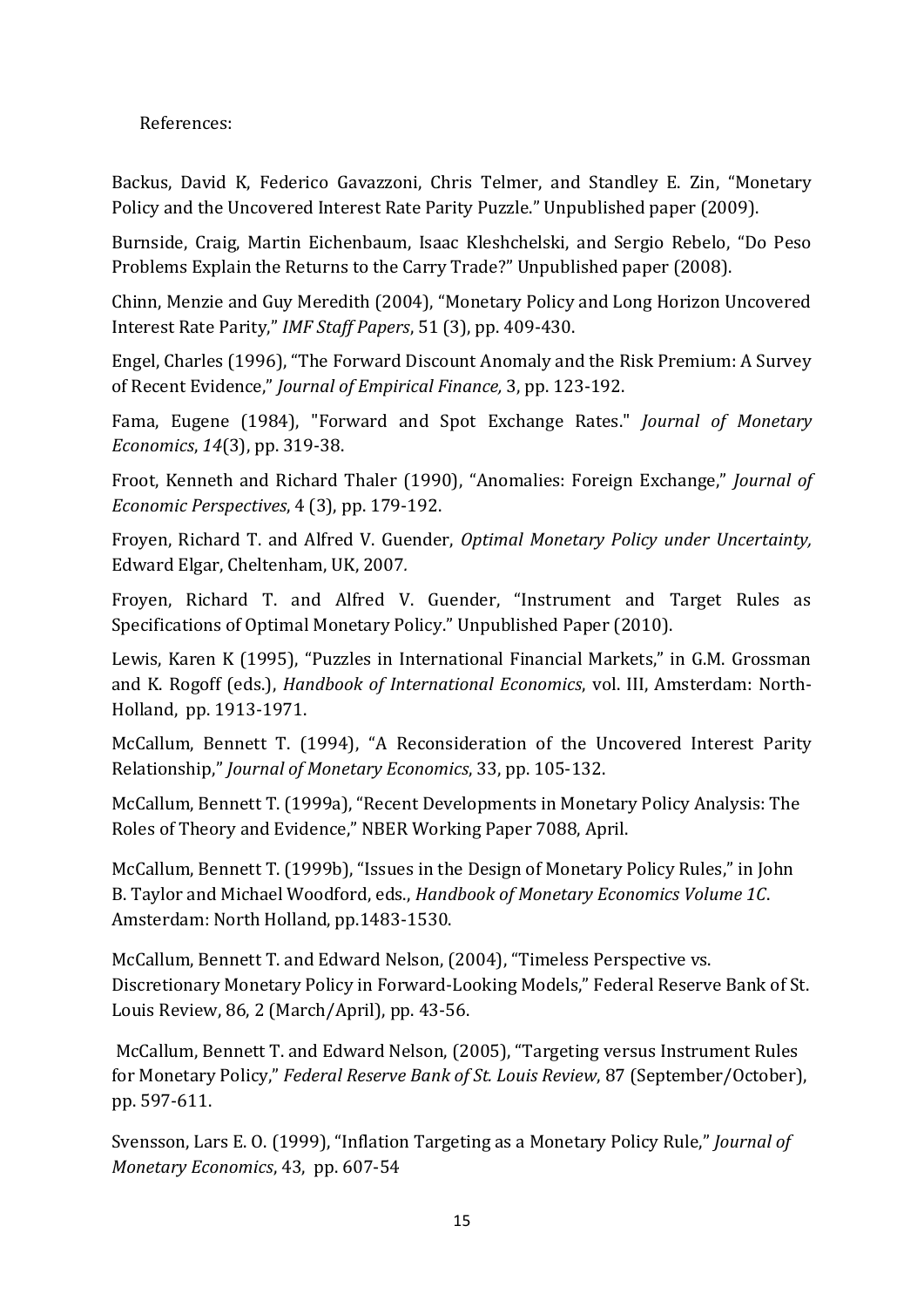Svensson, Lars E. O. (2002), "Inflation Targeting: Should It Be Modeled as an Instrument Rule or a Targeting Rule?" *European Economic Review*, 46, pp. 771-80.

Svensson, Lars E. O. (2003), "What Is Wrong with Taylor Rules?" *Journal of Economic Literature* XLI, (2), pp. 426-477.

Svensson, Lars E. O. (2005), "Targeting versus Instrument Rules for Monetary Policy: What is Wrong With McCallum and Nelson," *Federal Reserve Bank of St. Louis Review*, 87 (September/October), pp. 613-25.

Svensson, Lars E. O., and Michael Woodford (2003), "Indicator Variables for Optimal Monetary Policy," *Journal of Monetary Economics*, 50, pp. 691-720.

Svensson, Lars E. O., and Michael Woodford, (2005), "Implementing Optimal Policy Through Inflation-Forecast Targeting," in Ben S. Bernanke and Michael Woodford, eds., The Inflation Targeting Debate, Chicago: University of Chicago Press.

Woodford, Michael, *Interest and Prices*, Princeton University Press, Princeton, 2003.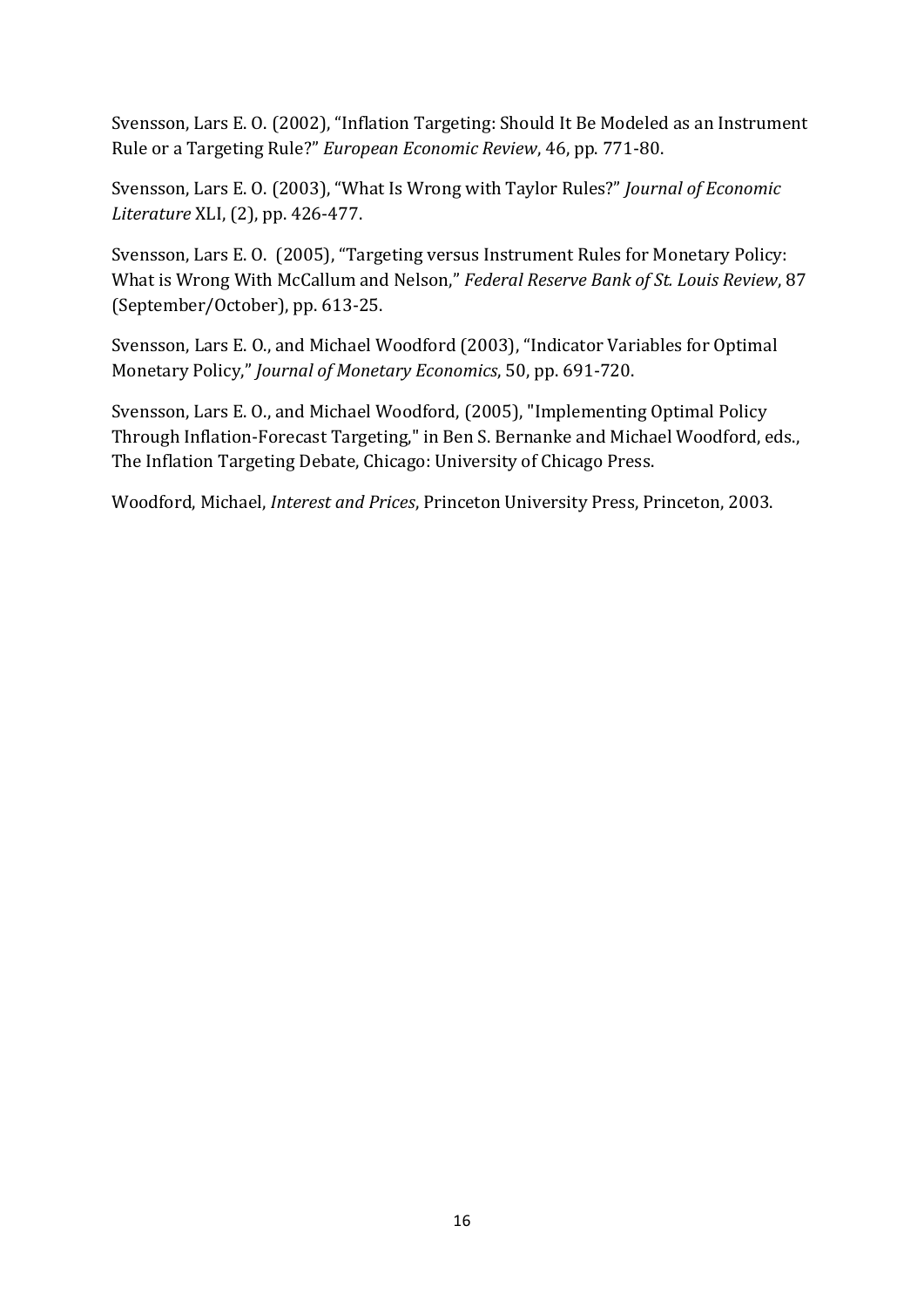|                              | <b>Instrument Rule</b>                                                                                                                                                                                             | <b>Target Rule</b>                                                      |
|------------------------------|--------------------------------------------------------------------------------------------------------------------------------------------------------------------------------------------------------------------|-------------------------------------------------------------------------|
| Coefficient on\ Solution for | $x_t$                                                                                                                                                                                                              |                                                                         |
| $\boldsymbol{\rho_t}$        | $\frac{\lambda_1 \gamma}{\lambda_1 \gamma + \lambda_2}$                                                                                                                                                            | $\frac{\mu\gamma^2}{\mu\gamma^2+1}$                                     |
|                              | $\pi_t$                                                                                                                                                                                                            |                                                                         |
| $\boldsymbol{\rho_t}$        | $\frac{-\alpha\lambda_1\gamma}{\lambda_1\gamma+\lambda_2}+\kappa(a_2-a_1\gamma)$<br>If $\frac{\lambda_1}{\lambda_2} = \mu \gamma$ then above equals<br>$-\frac{\kappa(a_1\gamma(\gamma\mu+1)-a_2)}{\gamma^2\mu+1}$ | $\cdot \frac{\kappa (a_1 \gamma (\gamma \mu +1)-a_2)}{\gamma^2 \mu +1}$ |

Table 1A: The Response of the Policy Instrument and Domestic Inflation to the Risk Premium.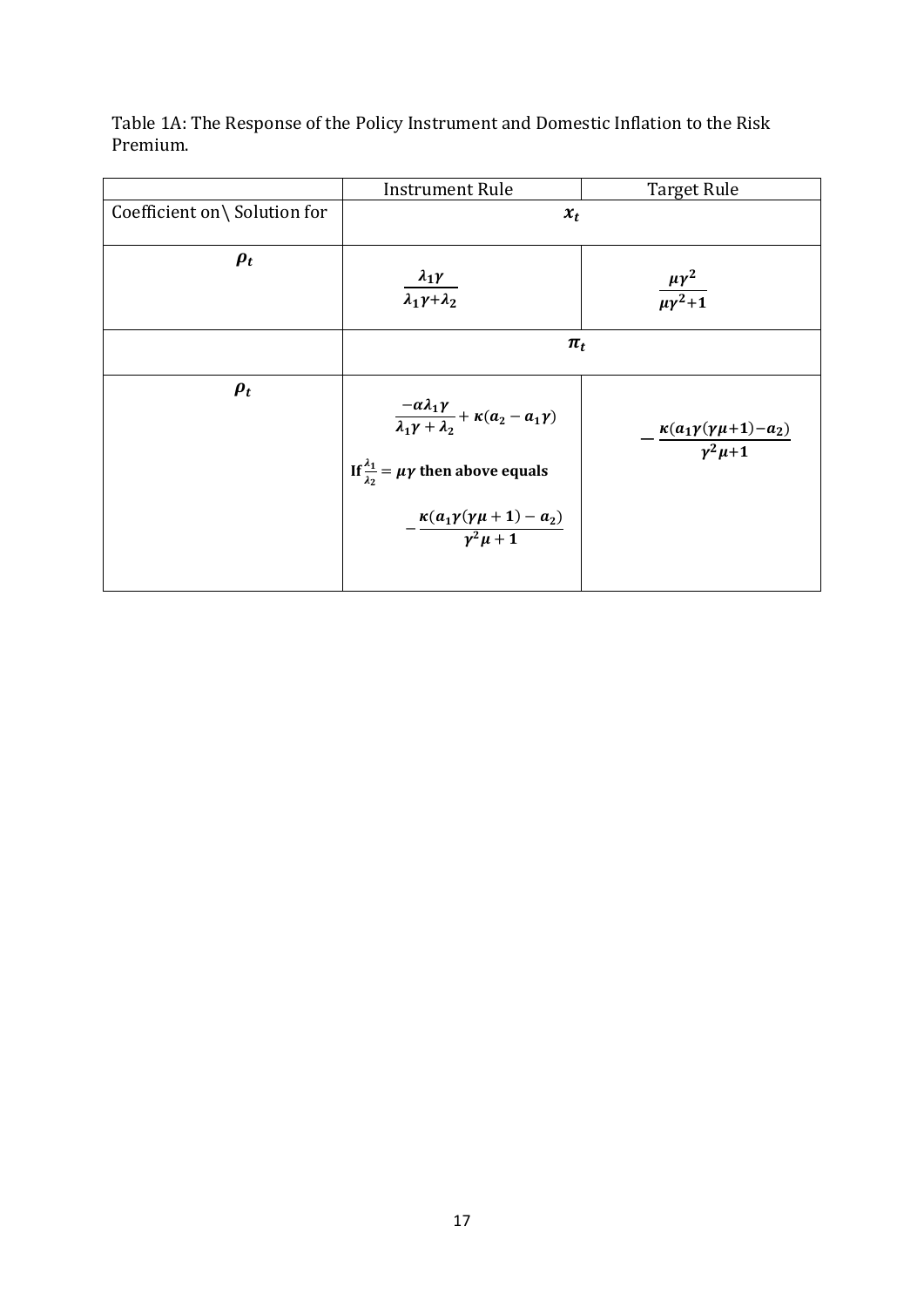|                              | <b>Instrument Rule</b>                                                    | <b>Target Rule</b>                                |
|------------------------------|---------------------------------------------------------------------------|---------------------------------------------------|
| Coefficient on\ Solution for | $\overline{\pi_t^{CPI}}$                                                  |                                                   |
| $x_{t-1}$                    | $-\frac{\lambda_2}{\lambda_1}$                                            | $\overline{\mathbf{1}}$<br>$\mu\gamma$            |
| $\rho_t$                     | $\frac{\gamma}{\lambda_1\gamma+\lambda_2}$                                | $\boldsymbol{0}$                                  |
|                              | If $\frac{\lambda_1}{\lambda_2} = \mu \gamma$ then above equals           |                                                   |
|                              | $\frac{\frac{\gamma}{\lambda_2}}{\mu \gamma^2 + 1}$                       |                                                   |
|                              | <b>Instrument Rule</b>                                                    | <b>Target Rule</b>                                |
| Coefficient on\ Solution for | $\Delta s_t$                                                              |                                                   |
| $x_{t-1}$                    | $-\frac{\lambda_2}{\lambda_1\gamma}$                                      | $-\frac{1}{\mu\gamma^2}$                          |
| $\rho_t$                     | $\frac{1+\lambda_1(1-\gamma)\alpha}{\lambda_1\gamma+\lambda_2}$           | $\frac{\alpha(1-\gamma)\mu\gamma}{\mu\gamma^2+1}$ |
|                              | If $\frac{\lambda_1}{\lambda_2} = \mu \gamma$ then above equals           |                                                   |
|                              | $\frac{\frac{1}{\lambda_2} + \alpha(1-\gamma)\mu\gamma}{\mu\gamma^2 + 1}$ |                                                   |

Table 1B: The Response of CPI inflation and the Change in the Exchange Rate to the Lagged Policy Instrument and the Risk Premium.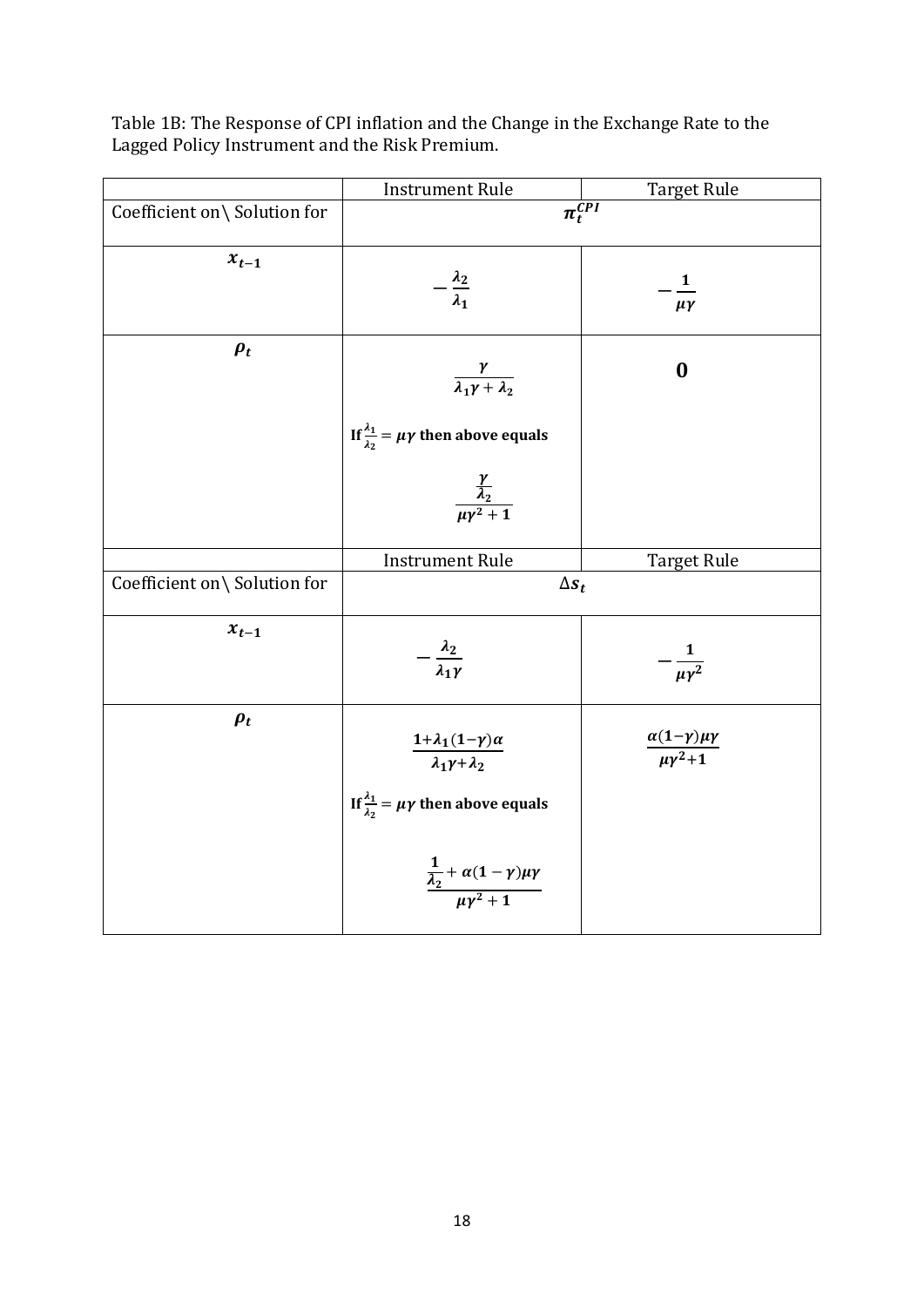#### **Appendix**: A. The Intertemporal Optimization Problem

The starting point of discussing optimizing behavior from an intertemporal perspective is the policymaker's objective function. The policymaker seeks to minimize an intertemporal loss function that consists of squared deviations of the target variables and the policy instrument. In the present context, there is only one target variable, the CPI inflation rate. The constraint the policymaker faces is based on the condensed equation that describes the behavior of the domestic rate of inflation. After manipulating equation (1.3), we can express it in terms of the CPI inflation rate and the policy instrument.<sup>12</sup> The policy problem that the central bank faces can then be stated as:

$$
\min_{\pi^{CPI} x} E_t \sum_{j=0}^{\infty} \beta^j (x_{t+j}^2 + \mu \pi_{t+j}^{CPI^2})
$$
 (23)

subject to

 $\pi_t^{CPI} = \alpha E_t \pi_{t+1}^{CPI} - \alpha x_t - \alpha E_t \pi_{t+1}^* + \gamma (\Delta s_t + \pi_t^*)$ (24)

To motivate persistence in the behavior of the policy instrument, we assume the policymaker implements monetary policy from a timeless perspective, a form of optimal policy under commitment. The key characteristic of this type of optimal policy is that the policymaker can successfully manipulate the forward-looking expectations formed by agents. Another important characteristic is that the policymaker ignores the initial period when choosing the rate of CPI inflation and the policy instrument. In the constraint of the Lagrangean below, the expected change in the exchange rate has been replaced by the policy instrument minus the risk premium. The link between the policy instrument and the expected change in the nominal exchange rate is a key element in determining the optimizing condition for the policy instrument.

The Lagrangean takes the following form:

$$
\mathcal{L} = E_t \{ x_t^2 + \mu \pi_t^{CPI^2} + \delta_t (\gamma (\pi_t^* + \Delta s_t) + \alpha \pi_{t+1}^{CPI} - \alpha (x_t + \pi_{t+1}^*) + \alpha \gamma \rho_t + (1 - \gamma) u_t - \pi_t^{CPI})
$$
  
+  $\beta [x_{t+1}^2 + \mu \pi_{t+1}^{CPI^2} + \delta_{t+1} (\gamma (\pi_{t+1}^* + x_t - \rho_t) + \alpha \pi_{t+2}^{CPI} - \alpha (x_{t+1} + \pi_{t+2}^*) + \alpha \gamma \rho_{t+1} + (1 - \gamma) u_{t+1} - \pi_{t+1}^{CPI}) ]$   
+  $\beta^2 [x_{t+2}^2 + \mu \pi_{t+2}^{CPI^2} + \delta_{t+2} (\gamma (\pi_{t+2}^* + x_{t+1} - \rho_{t+1}) + \alpha \pi_{t+3}^{CPI} - \alpha (x_{t+2} + \pi_{t+3}^*) + \alpha \gamma \rho_{t+2} + (1 - \gamma) u_{t+2} - \pi_{t+2}^{CPI}) ]$   
+ ...}

Here it is important to take account of the UIP condition, according to which expected future changes in the exchange rate equal the interest rate differential plus the risk premium. Suppose in time period *t* the policymaker sets policy for period *t+j, j=0,1,2,3, ……. .* The optimizing condition for the rate of CPI inflation in period *t* is:<sup>13</sup>

 $12$  The derivation of the constraint appears in part D of the appendix.

<sup>&</sup>lt;sup>13</sup> We ignore the expectations operator on future values of inflation and the Lagrange Multiplier.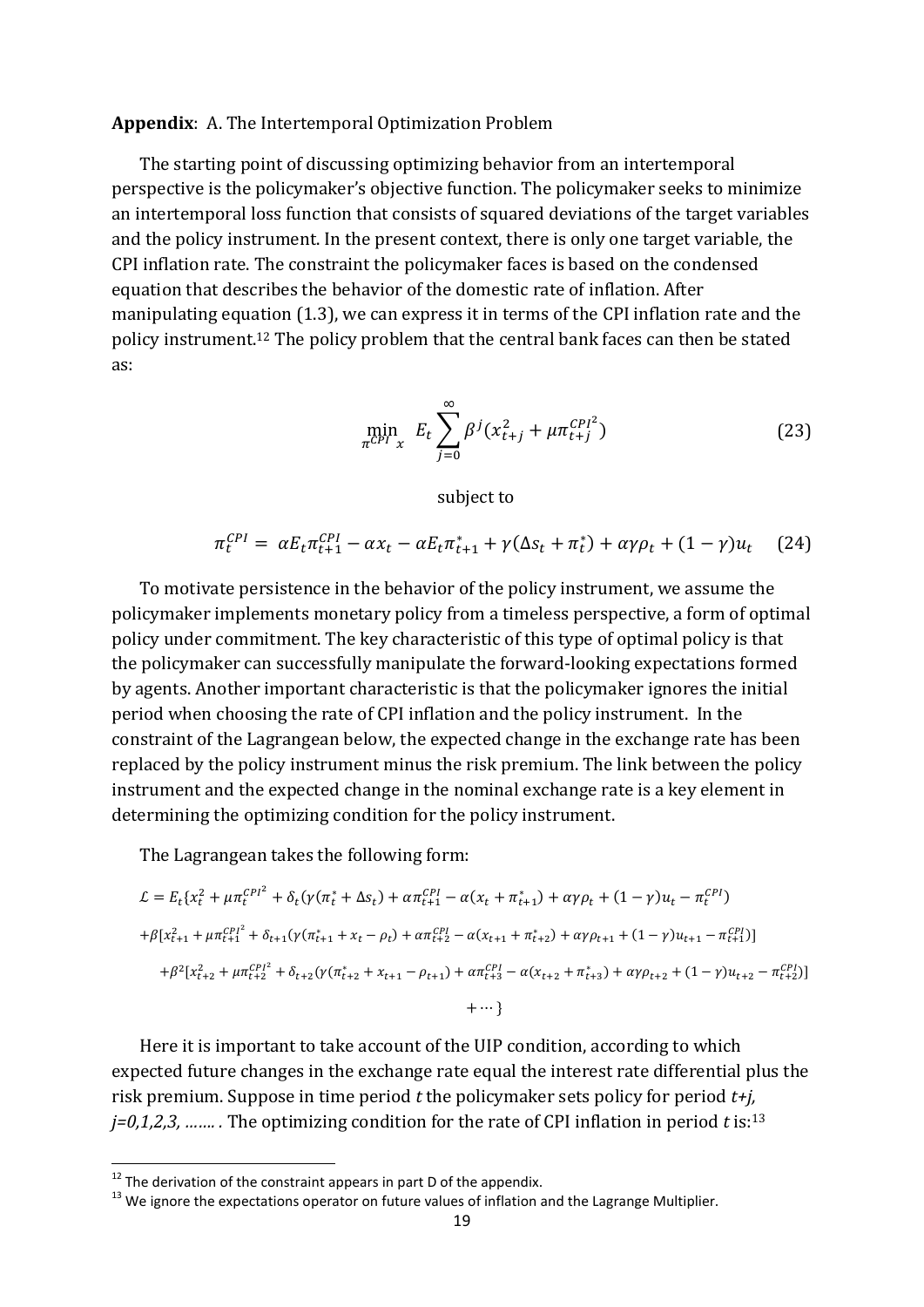$$
\delta_{t-1}\alpha + (2\mu \pi_t^{CPI} - \delta_t) = 0 \tag{25}
$$

The optimizing condition for the policy instrument in the same period is:

$$
(2x_t - \delta_t \alpha) + \beta \delta_{t+1} \gamma = 0 \tag{26}
$$

 $\delta_{t+i}$  denotes the Lagrange Multiplier in period  $t+j$ .

For period *t+1* the optimizing conditions for the rate of CPI inflation and the policy instrument, respectively, are:

$$
\delta_t \alpha + \beta (2\mu \pi_{t+1}^{CPI} - \delta_{t+1}) = 0 \tag{27}
$$

$$
\beta(2x_{t+1} - \delta_{t+1}\alpha) + \beta^2 \delta_{t+2}\gamma = 0
$$
\n(28)

Deriving the target rule by combining the first-order conditions proves to be an arduous task. Inspection of the first-order conditions reveals that the set of four equations involves four Lagrange Multipliers. They are:  $\delta_{t-1}, \delta_t, \delta_{t+1}, \delta_{t+2}$ . With to simplify the algebra, each of these can be expressed in terms of the target variable and the policy instrument:

$$
\delta_{t-1} = -\frac{2\mu}{\alpha} \pi_t^{CPI} + \frac{2(x_t + \mu \gamma \pi_{t+1}^{CPI})}{\alpha^2 (1 - \gamma)}
$$
(29)

$$
\delta_t = \frac{2(x_t + \mu \gamma \pi_{t+1}^{CPI})}{\alpha (1 - \gamma)}
$$
\n(30)

$$
\delta_{t+1} = \frac{2(x_t + \mu \pi_{t+1}^{CPI})}{(1 - \gamma)}
$$
(31)

$$
\delta_{t+2} = -\frac{2}{\gamma} x_{t+1} + \frac{2\alpha (x_t + \mu \pi_{t+1}^{CPI})}{(1 - \gamma)\gamma}
$$
(32)

Equations (29)-(32) have the common property that the rate of CPI inflation in period *t+1* is systematically related to the setting of the policy instrument in period *t.* This is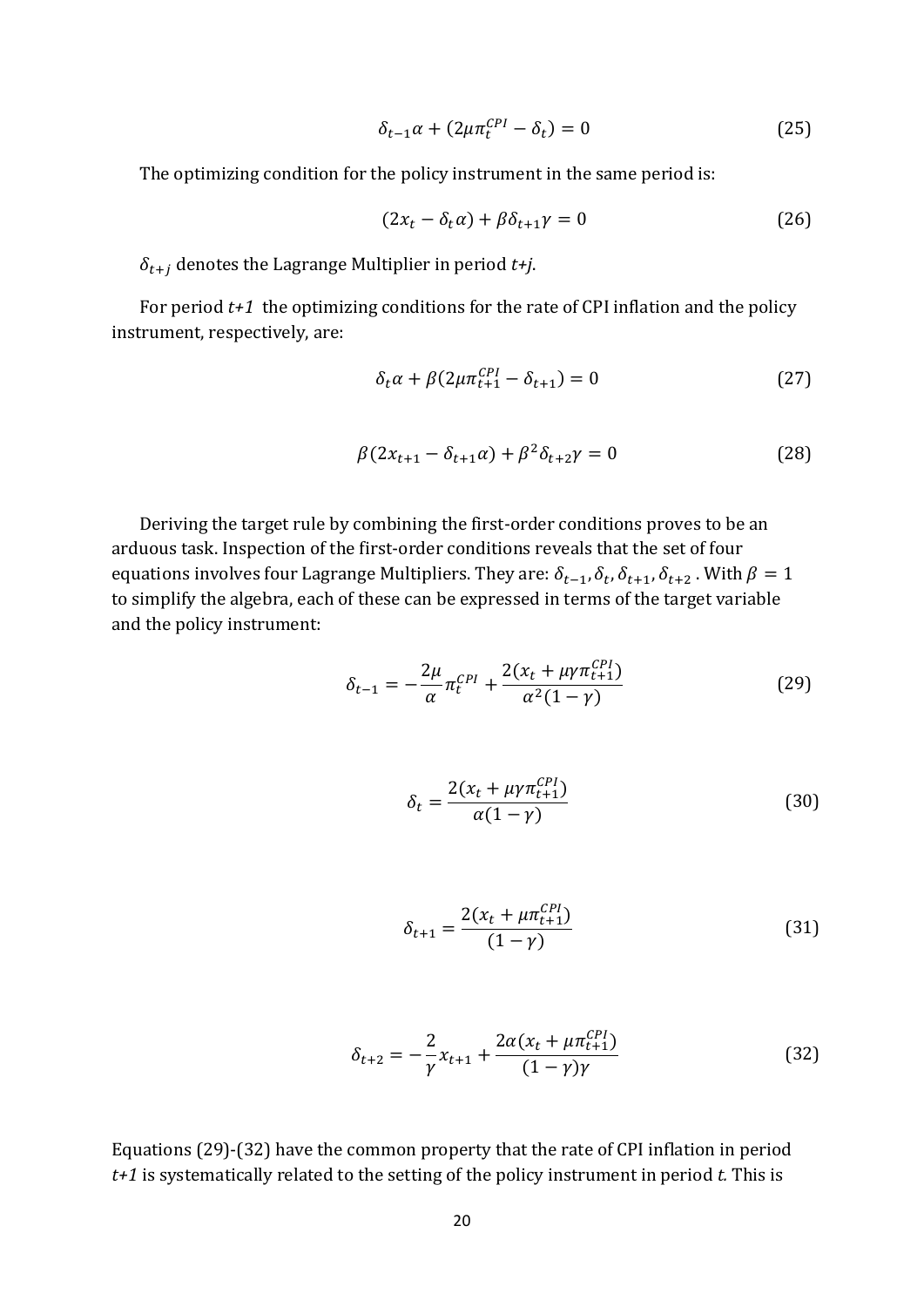also the defining characteristic of the target rule. There are two candidate expressions that could serve as the target rule. They are the expressions in parentheses in the numerators of equations (29) – (32). It turns out that the optimal target rule – the one that leads to minimum loss scores - forms part of equations (29) and (30) and is given by

$$
x_t + \mu \gamma \pi_{t+1}^{CPI} = 0 \tag{33}
$$

When the target rule holds exactly, then the Lagrange Multiplier for the current period reduces to zero, so that the constraint is not binding. Iterating the above target rule backward by one period and dividing by  $\frac{1}{\mu\gamma}$  shows that the rate of CPI inflation in period *t* varies systematically with the policy instrument setting of period *t-1.* 

$$
\frac{1}{\mu\gamma}x_{t-1} + \pi_t^{CPI} = 0
$$

The rate of CPI inflation in period *t* is independent of the setting of the policy instrument in period *t.* This is the same target rule that appears in Section III.3 which discusses the implementation of monetary policy via the target rule approach. There we employ an expected loss function that consists of a weighted combination of the unconditional variances of the CPI inflation rate and the policy instrument. Equation (13) results if, first, one multiplies the intertemporal loss function by  $(1-\beta)$  and, second, takes the limit as  $\beta \rightarrow 1$ .

### B. A Proposed Solution Method: The Case of the Instrument Rule

For the change in the nominal exchange rate we pose the following putative solution:

$$
\Delta s_t = \phi_{10} x_{t-1} + \phi_{11} \pi_t^* + \phi_{12} u_t + \phi_{13} \rho_t \tag{34}
$$

For the domestic rate of inflation we pose a similar trial solution:

$$
\pi_t = \phi_{20} x_{t-1} + \phi_{21} \pi_t^* + \phi_{22} u_t + \phi_{23} \rho_t \tag{35}
$$

As all shocks of the model are assumed to be white noise processes, the forward-looking expectations are given by:

$$
E_t \Delta s_{t+1} = \phi_{10} x_t \tag{36}
$$

$$
E_t \pi_{t+1} = \phi_{20} x_t \tag{37}
$$

With the help of equation (36), we can solve the UIP equation for *xt*.

$$
x_t = \frac{1}{1 - \phi_{10}} \rho_t \tag{38}
$$

Combine (38) with the instrument rule and definition of CPI inflation rate: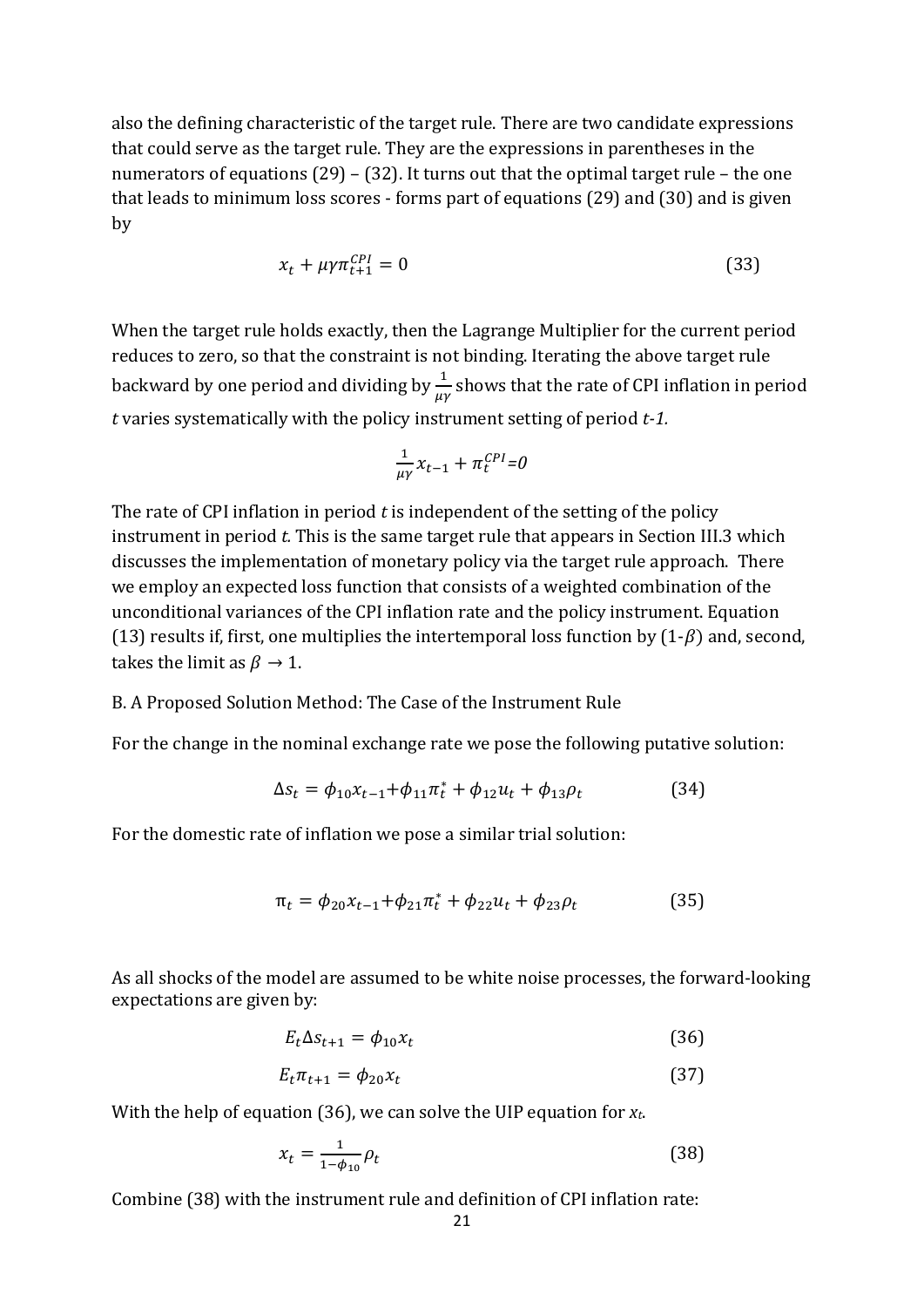$$
\frac{1}{1-\phi_{10}}\rho_t = \lambda_1((1-\gamma)\pi_t + \gamma(\Delta s_t + \pi_t^*)) + \lambda_2 x_{t-1}
$$
\n(39)

Next, substitute the domestic inflation equation (3) into (39). Replace the policy instrument by equation (38). Doing so results in an equation that describes the behavior of the change in the nominal exchange rate.

$$
\lambda_1 \gamma \Delta s_t = \left(\frac{1}{1 - \phi_{10}} + \frac{\lambda_1}{1 - \phi_{10}} (1 - \gamma) \alpha (1 - \phi_{20})\right) \rho_t - \lambda_1 \left((1 - \gamma) u_t + \gamma \pi_t^*\right) - \lambda_2 x_{t-1}
$$
\n(40)

Next substitute the trial solution for the change in the nominal exchange rate into equation (40). Matching coefficients on both sides of the equation yields the following solutions for the coefficients in the trial solution:

$$
\phi_{10} = -\frac{\lambda_2}{\lambda_1 \gamma} \qquad \phi_{11} = -1 \qquad \phi_{12} = -\frac{1-\gamma}{\gamma}
$$
\n
$$
\phi_{13} = \frac{1}{\lambda_1 \gamma + \lambda_2} (1 + \lambda_1 (1 - \gamma) \alpha (1 - \phi_{20}))
$$
\n(41)

The solution for  $\Delta s_t$  can be substituted back into equation (39) and solved for the rate of domestic inflation.

$$
\pi_t = -\alpha (1 - \phi_{20}) \frac{\lambda_1}{\lambda_1 \gamma + \lambda_2} \rho_t + u_t \tag{42}
$$

Replacing the rate of domestic inflation on the left-hand side with the trial solution (35) and matching coefficients result in the following solutions:

$$
\phi_{20} = 0 \qquad \phi_{22} = 1\n\phi_{21} = 0 \qquad \phi_{23} = -\frac{\alpha \lambda_1 \gamma}{\lambda_1 \gamma + \lambda_2}
$$
\n(43)

To reconcile these results with those reported in the main part of the paper, replace the shock in the domestic inflation equation with  $u_t = \kappa (v_t - a_1 i_t^* + (a_2 - a_1 \gamma) \rho_t) + w_t$ .

C. Derivation of Budget Constraint

Multiply the domestic inflation equation by  $(1 - \gamma)$ :

$$
(1 - \gamma)\pi_t = (1 - \gamma)(-\alpha x_t + \alpha (E_t \pi_{t+1} - E_t \pi_{t+1}^*) + u_t)
$$
\n(44)

Add and subtract  $\gamma(\Delta s_t + \pi_t^*)$  on the left-hand side of above equation and restate resulting expression as:

$$
\pi_t^{CPI} = \gamma(\Delta s_t + \pi_t^*) + \alpha(1 - \gamma)E_t\pi_{t+1} + \alpha\gamma(E_t\Delta s_{t+1} + E_t\pi_{t+1}^*) - \alpha(E_t\Delta s_{t+1} + E_t\pi_{t+1}^*) + (1 - \gamma)(u_t - \alpha\rho_t)
$$
\n(45)

Making use of the definition of the CPI inflation rate and the UIP condition on the righthand side allows us to express equation (38) as

$$
\pi_t^{CPI} = \gamma(\Delta s_t + \pi_t^*) + \alpha E_t \pi_{t+1}^{CPI} - \alpha(x_t - \rho_t + E_t \pi_{t+1}^*) + (1 - \gamma)(u_t - \alpha \rho_t)
$$
(46)

This is the constraint of the policymaker in the intertemporal optimization problem.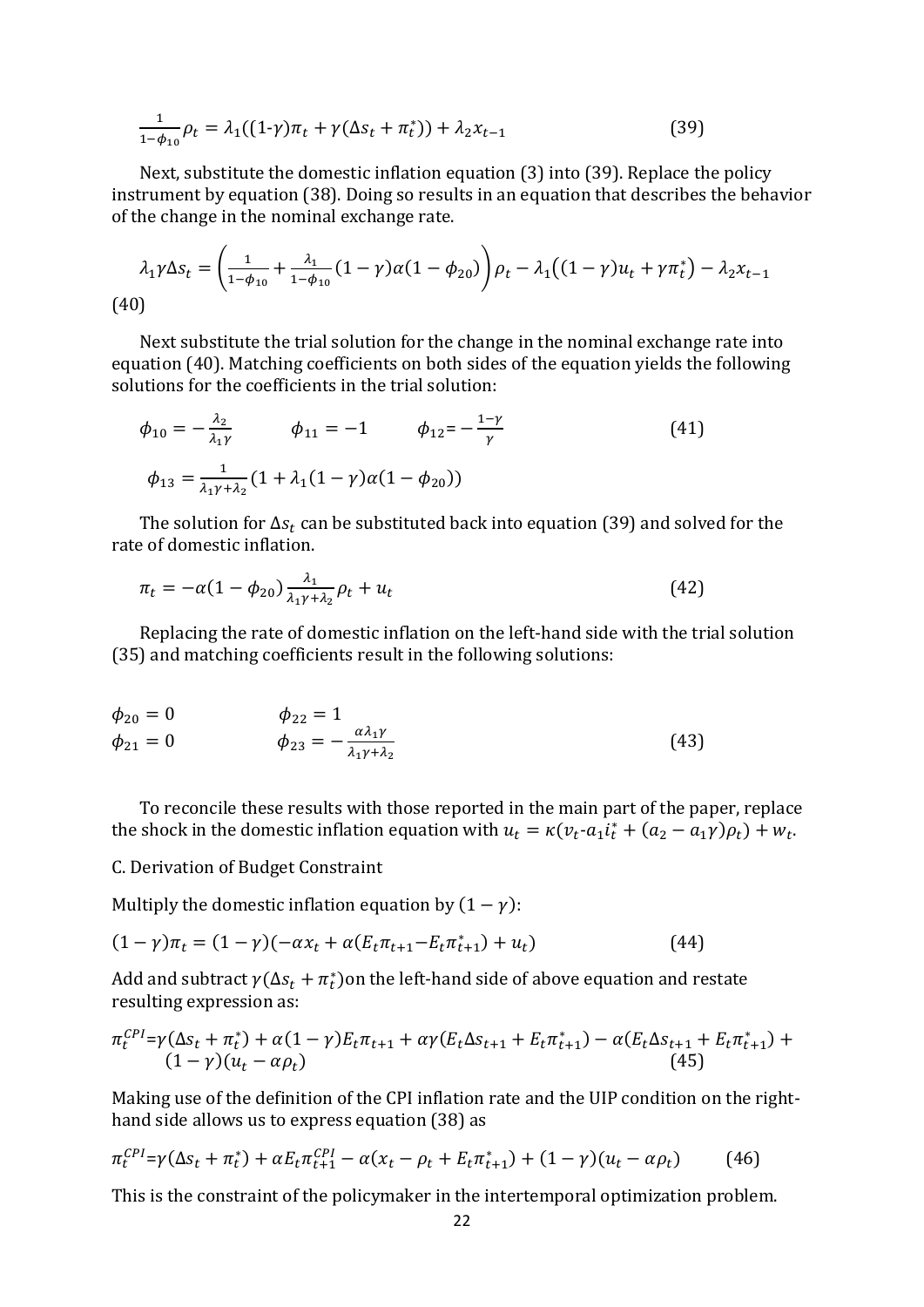### D. Derivation of Domestic Inflation Equation

We begin with the standard specification of the Phillips Curve and an open-economy IS relation:

$$
\pi_t = \beta E_t \pi_{t+1} + \kappa y_t + u_t \tag{47}
$$

$$
y_{t} = E_{t} y_{t+1} - a_{1} \left( i_{t} - E_{t} \pi_{t+1}^{CPI} \right) + a_{2} \left( q_{t} - E_{t} q_{t+1} \right) + v_{t}
$$
\n
$$
(48)
$$

 $q_t$  = real exchange rate.

Assume perfect exchange rate pass-through. This allows us to replace the CPI inflation rated with

$$
\pi_t^{CPI} = \pi_t + \gamma \Delta q_t. \tag{49}
$$

The IS relation can then be restated as:  
\n
$$
y_{t} = E_{t} y_{t+1} - a_{1} (i_{t} - E_{t} \pi_{t+1}) - (a_{2} - a_{1} \gamma) E_{t} \Delta q_{t+1} + v_{t}
$$
\n(50)

Next, we impose real UIP to eliminate  $E_t \Delta q_{t+1}$  from the equation.

Next, we impose real UIP to eliminate 
$$
E_t \Delta q_{t+1}
$$
 from the equation.  
\n
$$
y_t = E_t y_{t+1} - a_1 (i_t - E_t \pi_{t+1}) - (a_2 - a_1 \gamma) (i_t - i_t^* - (E_t \pi_{t+1} - E_t \pi_{t+1}^*) - \rho_t) + v_t
$$
\n(51)

Add and subtract 
$$
a_1(i_t^* - E_t \pi_{t+1}^*)
$$
:  
\n
$$
y_t = E_t y_{t+1} - a_1(i_t - i_t^*) + a_1(E_t \pi_{t+1} - E_t \pi_{t+1}^*) - (a_2 - a_1 \gamma)(i_t - i_t^*) + (a_2 - a_1 \gamma)[E_t \pi_{t+1} - E_t \pi_{t+1}^* + \rho_t]
$$
\n
$$
+ v_t - a_1(i_t^* - E_t \pi_{t+1}^*)
$$
\n(52)

Making use of the definition of the policy instrument allows us to rewrite the above as:  $\binom{r}{t+1} + \nu_t - a_1(i_t^* - E_t \pi_t^*)$ Making use of the definition of the policy instrument allows us to rewrite the above<br>as:<br> $y_t = E_t y_{t+1} - [a_1(1-\gamma) + a_2]x_t + [a_1(1-\gamma) + a_2] (E_t \pi_{t+1} - E_t \pi_{t+1}^*) + v_t - a_1(i_t^* - E_t \pi_{t+1}^*) + (a_2 - a_1\gamma)\rho_t$ 

$$
y_{t} = E_{t}y_{t+1} - [a_{1}(1-\gamma) + a_{2}]x_{t} + [a_{1}(1-\gamma) + a_{2}](E_{t}\pi_{t+1} - E_{t}\pi_{t+1}^{*}) + v_{t} - a_{1}(i_{t}^{*} - E_{t}\pi_{t+1}^{*}) + (a_{2} - a_{1}\gamma)\rho_{t}
$$
\n(53)

Substitute this equation into the Phillips Curve:

Substitute this equation into the Phillips Curve:  
\n
$$
\pi_{t} = \beta E_{t} \pi_{t+1} + \kappa \left[ E_{t} y_{t+1} - \left[ a_{1}(1-\gamma) + a_{2} \right] x_{t} + \left[ a_{1}(1-\gamma) + a_{2} \right] \left( E_{t} \pi_{t+1} - E_{t} \pi_{t+1}^{*} \right) + w_{t} + (a_{2} - a_{1} \gamma) \rho_{t} - a_{1} (i_{t}^{*} - E_{t} \pi_{t+1}^{*}) \right]
$$
\n
$$
(54)
$$

Simplify by dropping the  $\beta E_t \pi_{t+1}$  and  $\kappa E_t y_{t+1}$  terms.

Simplify by dropping the 
$$
\beta E_t \pi_{t+1}
$$
 and  $\kappa E_t y_{t+1}$  terms.  
\n
$$
\pi_t = -\alpha x_t + \alpha \Big[ E_t \pi_{t+1} - E_t \pi_{t+1}^* \Big] + \kappa \Big[ v_t - a_1 (i_t^* - E_t \pi_{t+1}^*) + (a_2 - a_1 \gamma) \rho_t \Big] + w_t \tag{55}
$$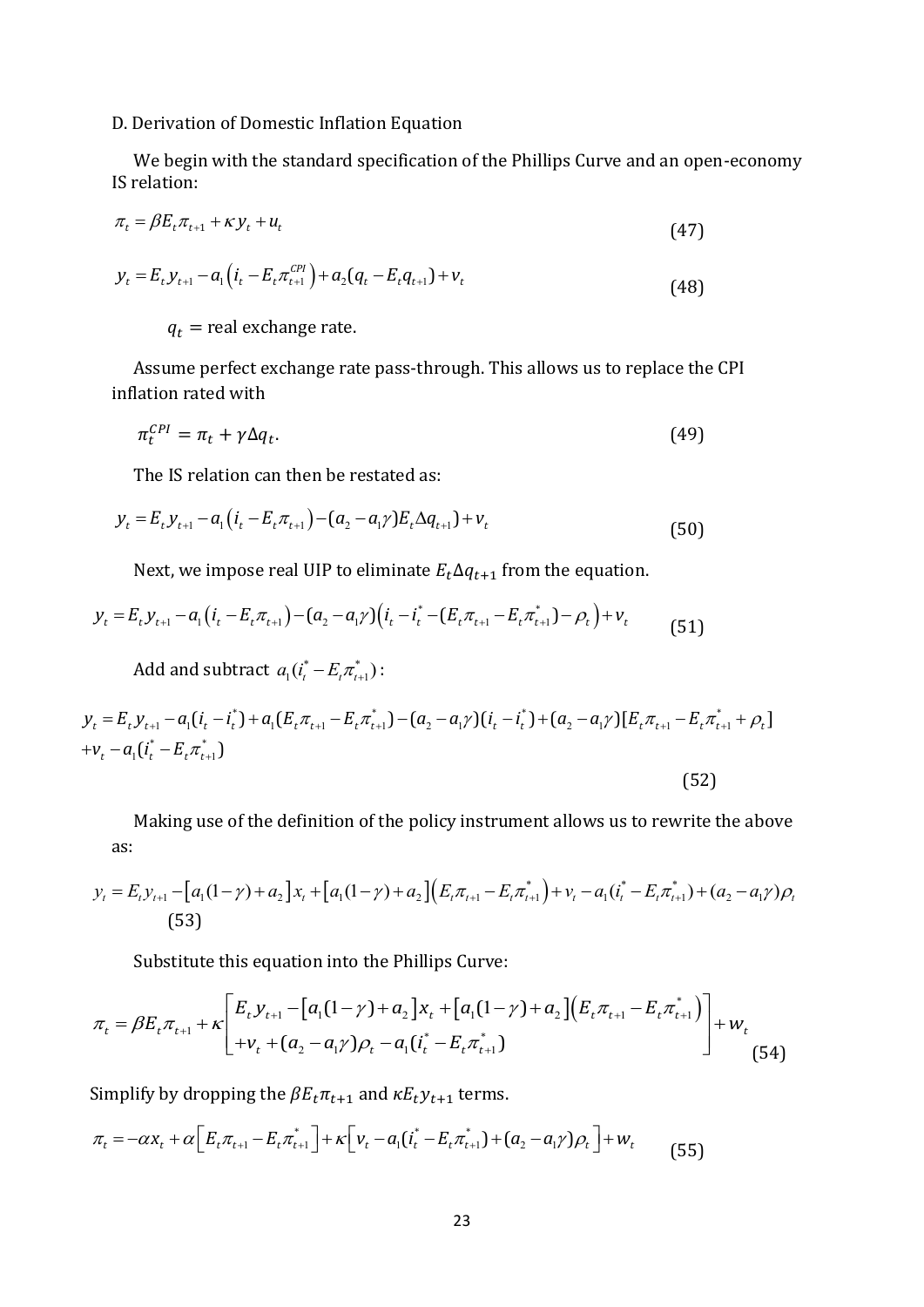The presence of the forward-looking expectation of inflation in this equation implies that monetary policy works partly through the expectations channel. Expected future inflation affects current inflation because the formation of this expectation is influenced by the interest rate differential. The lagged interest rate differential enters the model either through the instrument rule or the target rule.

The above equation can be simplified to read

$$
\pi_t = -\alpha x_t + \alpha \Big[ E_t \pi_{t+1} - E_t \pi_{t+1}^* \Big] + u_t \tag{56}
$$

where

where  
\n
$$
u_{t} = \kappa \Big[ v_{t} - a_{1} (i_{t}^{*} - E_{t} \pi_{t+1}^{*} + (a_{2} - a_{1} \gamma) \rho_{t}) \Big] + w_{t}
$$
\n
$$
\alpha = \kappa [a_{1} (1 - \gamma) + a_{2}].
$$

# E. Determinacy of Equilibrium under an Optimal Instrument Rule

The model is written in terms of the forward-looking expectation of the rate of inflation and the nominal exchange rate, respectively, and the policy instrument.

$$
E_t \pi_{t+1} = \left(\frac{1}{\alpha} + \lambda_1 (1 - \gamma)\right) \pi_t + \lambda_1 \left(\gamma (\pi_t^* + \Delta s_t)\right) + \lambda_2 x_{t-1} - \frac{1}{\alpha} u_t \tag{57}
$$

$$
E_t \Delta s_{t+1} = \lambda_1 \big( (1 - \gamma) \pi_t + \gamma (\pi_t^* + \Delta s_t) \big) + \lambda_2 x_{t-1} - \rho_t \tag{58}
$$

$$
x_t = \lambda_1 \big( (1 - \gamma) \pi_t + \gamma (\pi_t^* + \Delta s_t) \big) + \lambda_2 x_{t-1} \tag{59}
$$

Now define z  $\pi$ Δ  $\mathcal{X}$ and  $E_t z_{t+1} =$ E  $E$  $\mathcal{X}$ . Then the above three equations can be

rewritten as  $E_t z_{t+1} = A z_t + B e_t$  where  $e_t$  is a vector of the disturbances and *A* and *B* are coefficient matrices. The characteristic equation of the matrix *A* has three roots.

$$
\Gamma^3 + \left(\frac{-1 - \alpha \lambda_1 - \alpha \lambda_2}{\alpha}\right) \Gamma^2 + \frac{(\gamma \lambda_1 + \lambda_2)}{\alpha} \Gamma = 0
$$
 (60)  

$$
A_2 = \left(\frac{-1 - \alpha \lambda_1 - \alpha \lambda_2}{\alpha}\right)
$$

$$
A_1 = \frac{(\gamma \lambda_1 + \lambda_2)}{\alpha}
$$